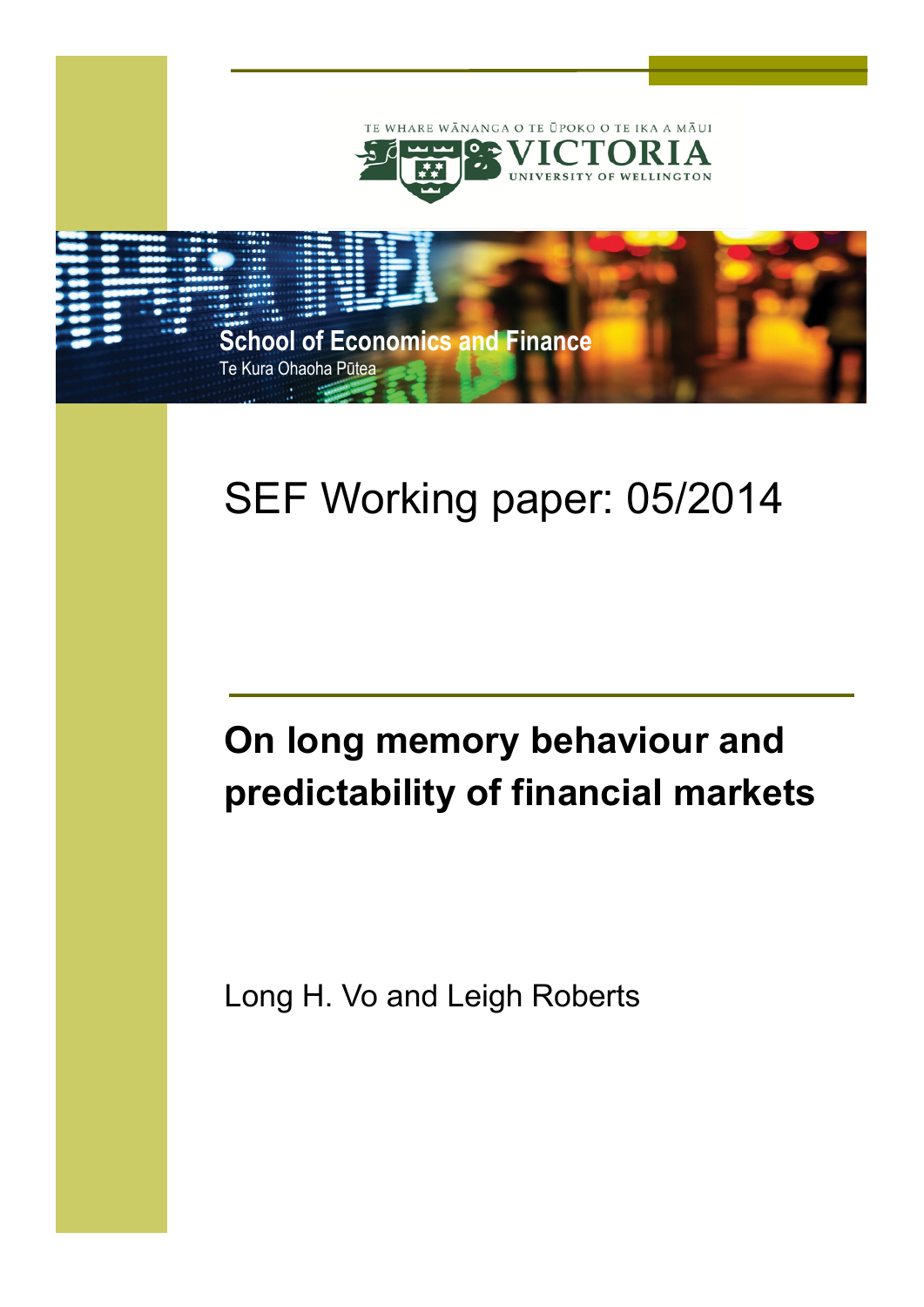The Working Paper series is published by the School of Economics and Finance to provide staff and research students the opportunity to expose their research to a wider audience. The opinions and views expressed in these papers are not necessarily reflective of views held by the school. Comments and feedback from readers would be welcomed by the author(s).

Further enquiries to:

The Administrator School of Economics and Finance Victoria University of Wellington P O Box 600 Wellington 6140 New Zealand

Phone: +64 4 463 5353 Email: [alice.fong@vuw.ac.nz](mailto:alice.fong@vuw.ac.nz)

> **Working Paper 05/2014 ISSN 2230-259X (Print) ISSN 2230-2603 (Online)**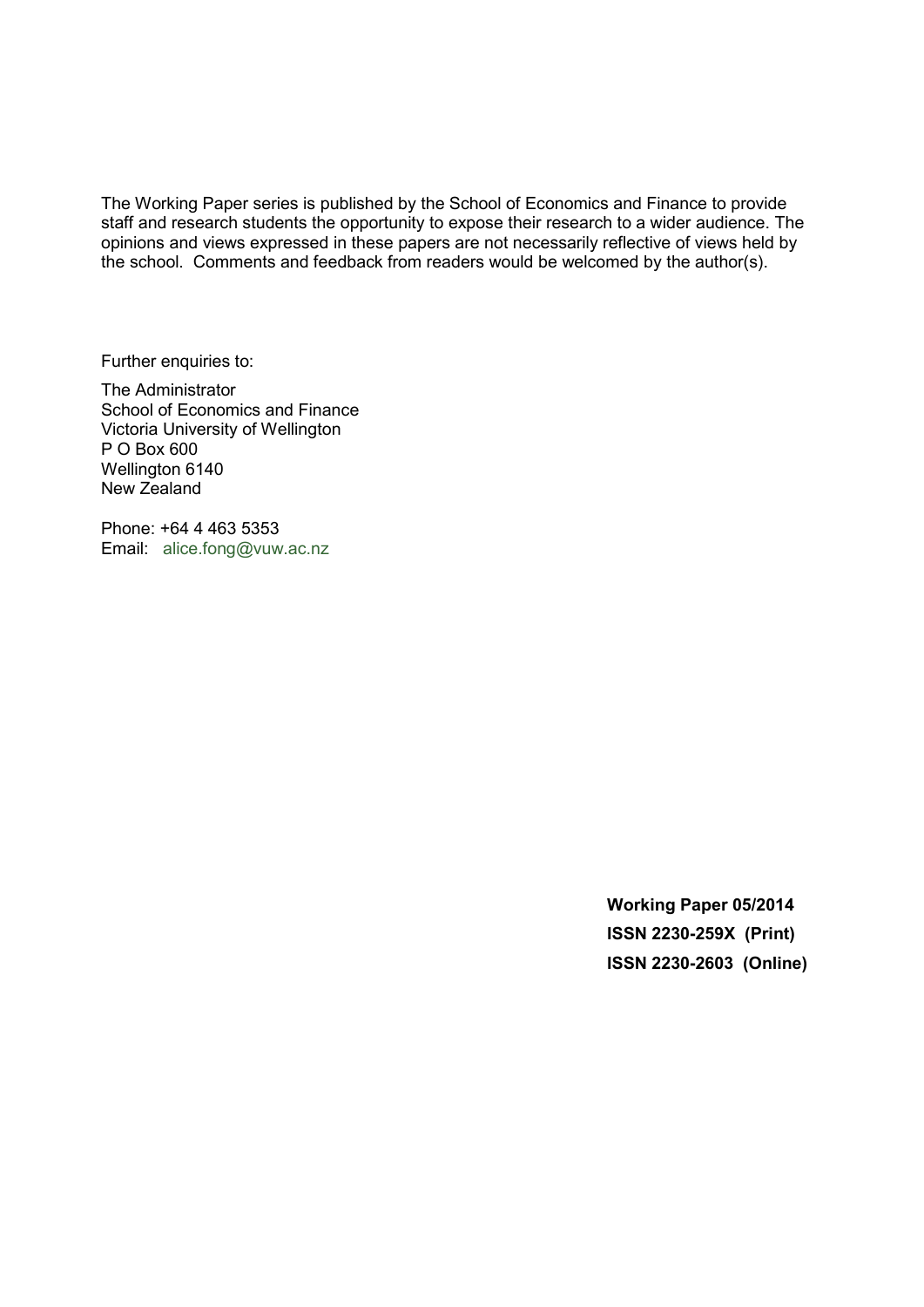## On long Memory Behaviour and Predictability of Financial Markets

Long H. Vo<sup>∗</sup> and Leigh Roberts†

May 8, 2014

#### Abstract

An immediate consequence of the Efficient Market Hypothesis (EMH) is the absence of autocorrelation of the return series of the financial prices and the exclusion of excess profitability made by any (active) trading strategy. However, the precondition for the validity of EMH, which assumes that all market participants can promptly receive and rationally react to the relevant information affecting the prices, might be (approximately) true for a long time horizon, but not for a short time horizon. By examining local long-range dependence (measured by the rolling Rescaled Range estimates of the Hurst index) of an empirical example, the local market inefficiency is inferred, and excess profitability of a simple trend-following trading strategy is observed. Moreover, the significant positive cross-correlation between the local Hurst index estimates and the returns of the trend-following trading strategies implies the potential for constructing a more profitable trading system by incorporating the former into the latter.

Key words: High-frequency trading, Hurst index, Long memory, Market efficiency, Rescaled range analysis, Trading system

### 1 Introduction

Seeking excess profit is the ultimate goal (or dream) for many financial market participants. This goal is deemed unachievable by many researchers and practitioners, based on the perception of the classic Efficient Market Hypothesis (EMH), which was independently proposed by [\(Samuelson,](#page-32-0) [1965\)](#page-32-0) and [\(Fama,](#page-30-0) [1965\)](#page-30-0). However, this hypothesis, which claims that the market can instantly and correctly react to all price-related events, is rather idealistic than realistic. Intuitively, the dissemination of price-related information may take days or weeks, or even months, and the market reaction to a particular event is often biased at the beginning. Indeed, it would be unreasonable to assume that efficiency can be maintained consistently, as evidenced by numerous incidents leading to inefficiencies such as value stocks and small firms yielding returns higher than the market average, or the various crashes over the years implying severely mispriced assets. Therefore, many modern financial economists (e.g. [Lo,](#page-31-0) [2004\)](#page-31-0) reject

<sup>∗</sup>Corresponding author. School of Economics and Finance, Victoria University of Wellington. E-mail: [longvoqnu@gmail.com](mailto:longvoqnu@gmail.com)

<sup>†</sup>School of Economics and Finance, Victoria University of Wellington. E-mail: [leigh.roberts@vuw.ac.nz](mailto:leigh.roberts@vuw.ac.nz)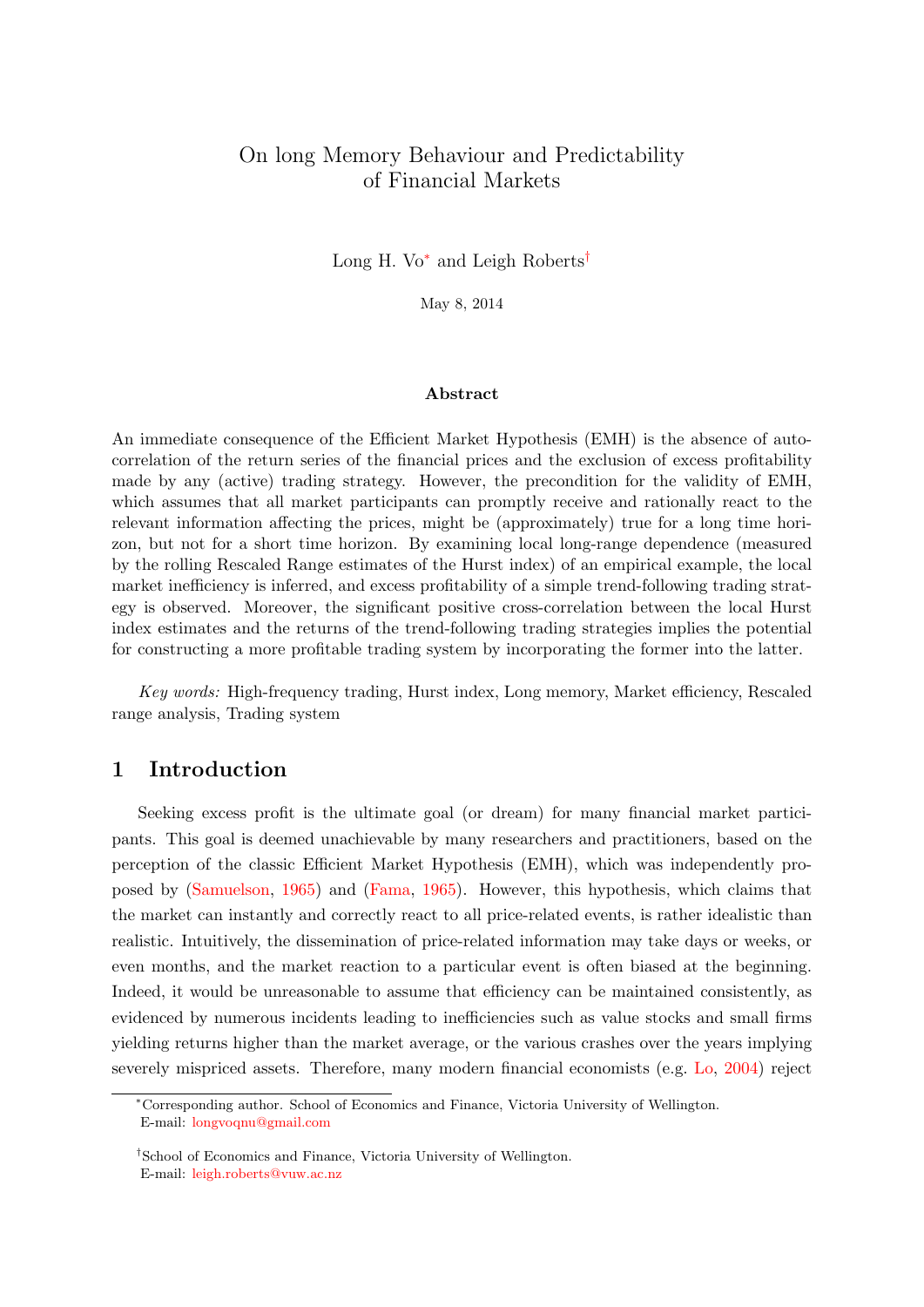the notion of a "static" sense of market efficiency, and adopt an adaptive, evolutionary perspective instead. In other words, locally or over a short time horizon, the market exhibits various degrees of efficiency.

It is well-known that the EMH is closely related to the random walk hypothesis (RWH) which proposes that the financial returns (usually defined as differences of logarithm of the prices) can be modelled by a random walk process, and martingale theory which assumes that the return series is a martingale process. Both theories suggest that the consecutive financial returns in an efficient market are uncorrelated. On the other hand, the returns in an inefficient market are expected to be correlated to, or rather dependent on, each other to some degree. Therefore, the (serial) dependence, in particular the long range dependence (hereafter LRD) or "long memory", of the financial returns becomes an indicator of market inefficiency.

A stylized fact well-documented in financial time series literature is the absence of significant autocorrelations of returns. This makes the notion of serial correlation (autocorrelation) inappropriate when describing the LRD of the financial returns. However, according to [\(Cont,](#page-30-1) [2005\)](#page-30-1), quoted in [\(Heyde,](#page-31-1) [2002\)](#page-31-1), one should distinguish dependence in sign from that in amplitude of the returns (measured by squared or absolute returns, which is analogous to volatility). It is the latter rather than the former that account for the (long range) dependence, and moreover the predictability of the returns series. In other words, the autocorrelation structure of the volatility series is more informative in terms of describing the long range dependence of financial time series and this was supported by the study of another stylized fact called "volatility clustering".

From a time series perspective, the two prominent and relating features exhibited by the volatility of returns are clustering and long-memory. The phrase 'clustering' is used to describe the situation when large/small price fluctuations are most likely followed by a movement similar in magnitude. From a different angle, 'long-memory' implies the fact that past volatility fluctuations can have significant impact on the behaviour of returns series in the distant future. In other words, past returns 'clusters' are strongly related to future 'clusters'. In addition, long-memory is visually reflected via the slowly decaying correlation between subsequent observations of absolute returns (or squared returns). Another way to think of this persistent behaviour is proposed by [\(Engle and Patton,](#page-30-2) [2001\)](#page-30-2), who point out that present returns tend to have a large impact on future volatility forecasts. This dependence structure will be our primary focus. All in all, these well-established stylized facts generally imply a certain degree of predictability of volatility (and returns in the short run), as opposed to randomly generated returns which are uncorrelated (in the long run). Furthermore, we proceed to emphasize the link between some of the most popular trading strategies based on technical analysis and the predictability implied by the (local) LRD behaviour of stock returns.

With these objectives in mind, the rest of the paper is structured as follows: section [2](#page-4-0) revisits the 'conflict' between LRD and efficiency in financial markets. Section [3](#page-6-0) reviews the application of a technique, known as the Rescaled range analysis, that aims to estimate the LRD parameter. The first two sections serve as a theoretical background for later empirical studies, which focus on one specific company in the financial service industry, Citigroup Inc., mainly for its central role in the recent financial crisis. In section [4](#page-13-0) we provide the summary statistics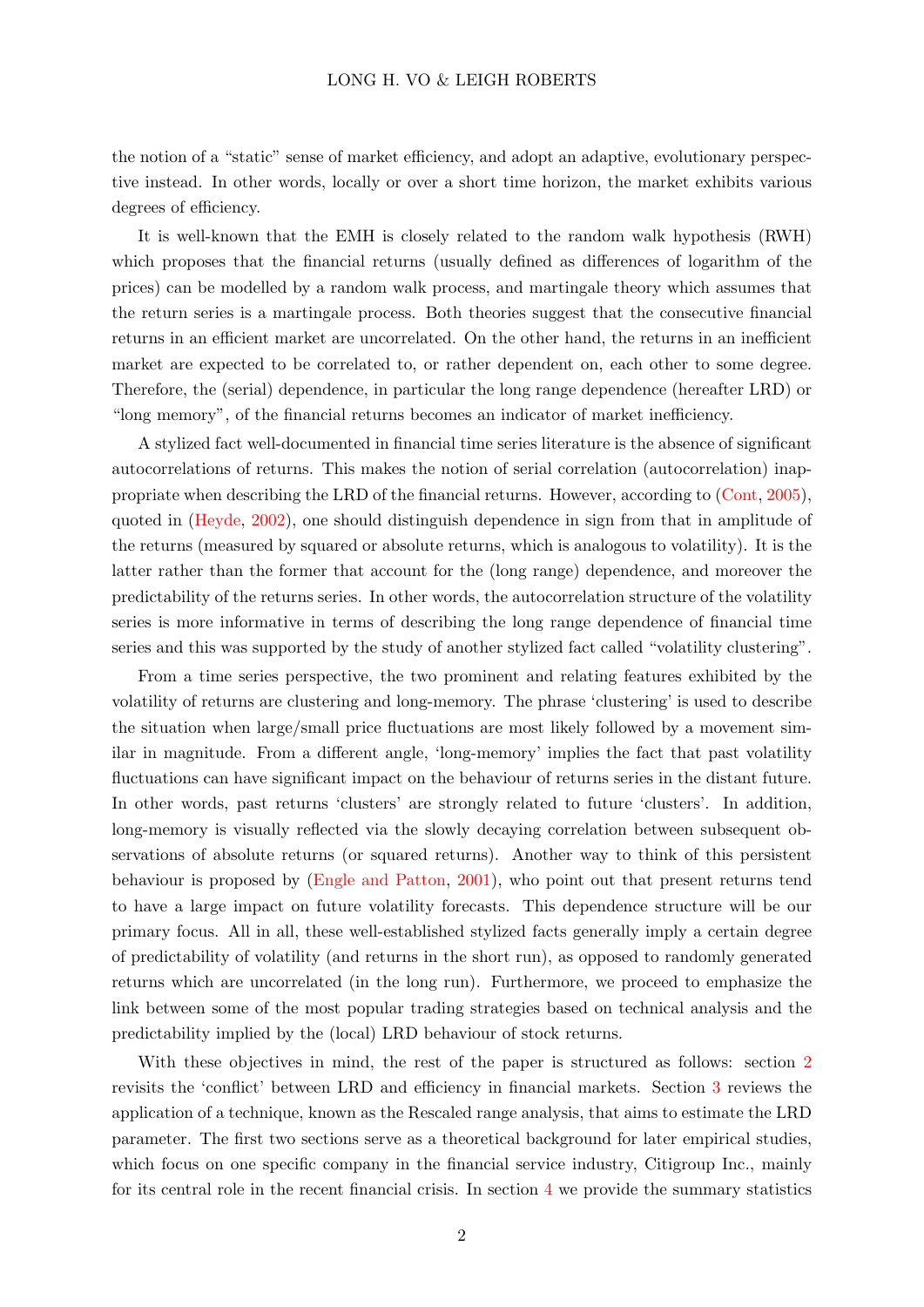of our daily data as well as preliminary data analyses. Section [5](#page-19-0) mainly revolves around the long-memory property of the actual data generating processes. Most notably, we document a connection between the time varying nature of LRD and the trending behaviour of the stock market. It is suggested that this relationship might be a good indicator of profitable trading rules. Section [6](#page-28-0) offers some concluding remarks and comments on the general implications of our study, as well as opening up possible venues for future research.

## <span id="page-4-0"></span>2 Long range dependence of financial returns and market efficiency

In stock markets, analyses of long-range dependence of returns are known to yield mixed evidence: for example, in the long run stock indices are observed to have displayed long-memory by [\(Mandelbrot, B.,](#page-31-2) [1971\)](#page-31-2), while contrasting evidence is reported by [\(Lo,](#page-31-3) [1991\)](#page-31-3). The implications of these studies create a focal point for intensive debate. This is because the existence of long-memory generally indicates predictability of future returns based on past returns, which violates the basic assumption of one of the most strongly supported ideas in the history of economics, the Efficient Market Hypothesis (EMH). The EMH [\(Samuelson,](#page-32-0) [1965;](#page-32-0) [Fama,](#page-30-0) [1965\)](#page-30-0) in its strongest form, generally assumes that the changes of stock price follow a random walk. The intuition (or seemingly counter-intuition!) is, when all available information and/or all expectation is fully reflected in prices, one cannot forecast the price changes by simply looking at past prices. Ironically, any informative advantage, even the smallest, is instantaneously exposed and incorporated into market prices when the investors possessing it try to make profit from it. Therefore classic EMH implies instant access to information. In this 'ideal' scenario, prices are also said to follow a martingale, which is the cornerstone of traditional asset pricing and derivative pricing models. Therefore, violation of this condition would undermine the foundation of these models. For example, linear models of returns such as the classic Capital Asset Pricing Model (CAPM) will encounter numerous problems should price changes not be random. Furthermore, if long-range dependence exists, implications from economics disciplines that are sensitive to investment horizons such as optimal consumption decision and portfolio management would be affected [\(Lo,](#page-31-3) [1991\)](#page-31-3).

In contrast to the mixed evidence of long-memory in returns, such behaviour is widely observed to be a 'stylized fact' of the volatility of financial returns. [\(Ding et al.,](#page-30-3) [1993\)](#page-30-3), [\(Andersen](#page-30-4) [and Bollerslev,](#page-30-4) [1997\)](#page-30-4) are among the advocates of this vein of thought, while [\(Lo,](#page-31-3) [1991\)](#page-31-3) opposed it. In any case, widely documented long range dependence displayed by time series from multiple economics contexts has inspired [\(Mandelbrot and Wallis,](#page-31-4) [1968\)](#page-31-4) to relate this phenomenon to the prophecy made by Joseph (in a biblical reference from the Old Testament), who predicted that Egypt was to have seven years of prosperity followed by seven years of famine. Hence the fanciful yet perhaps aptly termed "Joseph effect", often accompanies the more well-known "Hurst effect" in the long-memory literature.

Some academics consider the Hurst exponent, or the "index of dependence", as a component of the so-called Chaos Theory (see e.g. [\(Peters,](#page-32-1) [1996\)](#page-32-1)). Based on this theory, an alternative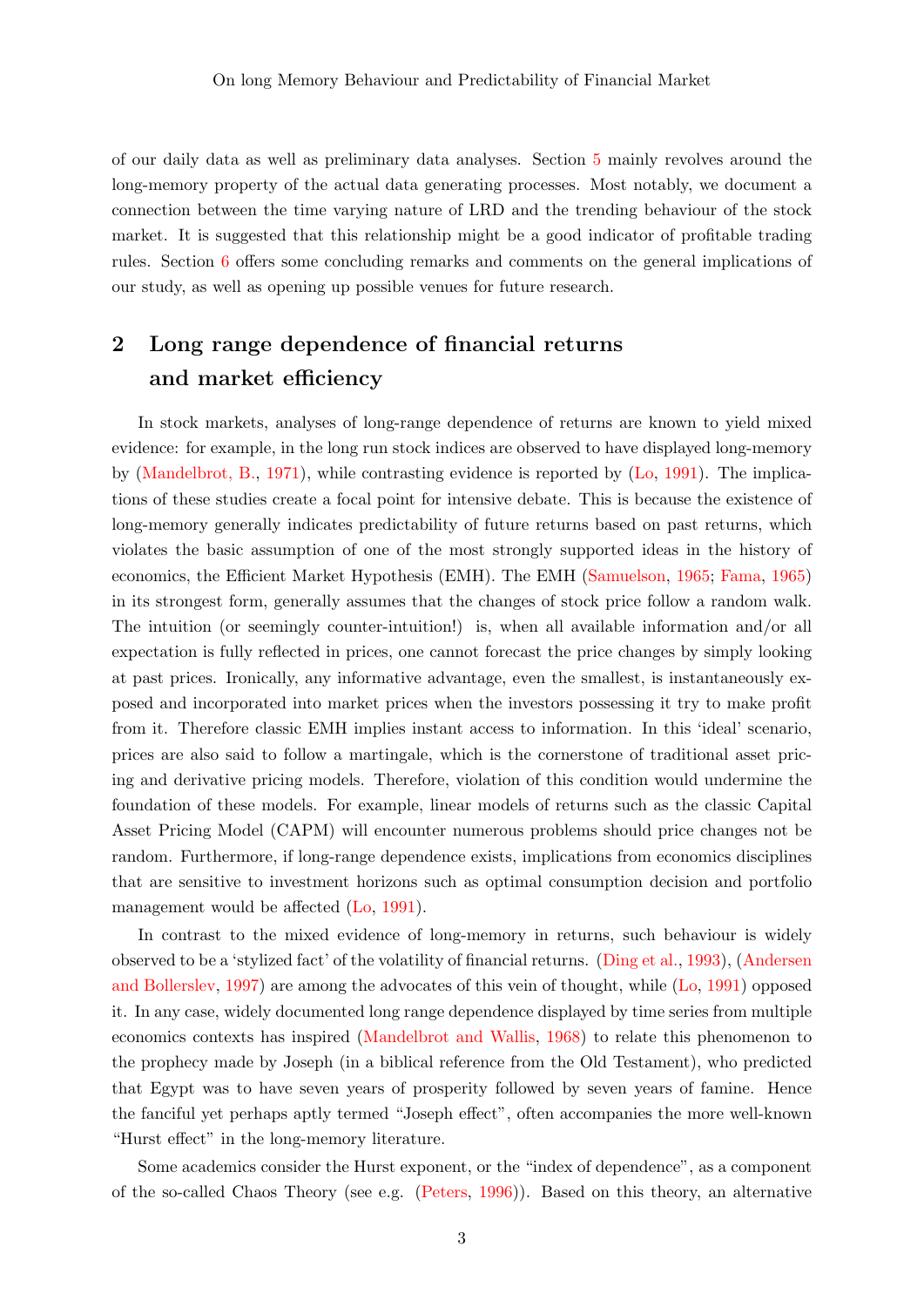to the EMH, the Fractal Market Hypothesis (FMH), is proposed. This hypothesis casts doubt on the ideally uniform and simultaneous interpretation of information reflected in prices, as embraced by the EMH. Instead it assumes that traders may decipher information in different ways and at different times. If investors were influenced by events unfolding from the past, price changes might not be entirely unpredictable, and the Hurst index might be different from 0.5. The FMH also assumes non-normal, leptokurtic distribution of price changes and prices decreasing faster than they increase, all of which are empirically true. Intuitively, if stock prices follow a random walk/Brownian motion under the general assumption of the EMH, then their logarithmic differences (or the financial returns, as we shall discuss in the next section) should be normally distributed. Yet in practice the overwhelming evidence of heavy tailed returns distribution suggests stock prices do exhibit dependence to some extent, thus invalidating the EMH. Perhaps one of the strongest criticism against the EMH that caught widespread attention of academics to date is presented in the book of [\(Lo and MacKinlay,](#page-31-5) [1999\)](#page-31-5). More directly relevant to our study, it is the stylised clustering behaviour of stock returns and the predictability of the financial data generating process due to its inherent long-memory that have shaken the universal foundation of market efficiency.

These observations have led to a new consensus that relates efficiency to economic development. In particular, as economies gradually evolve from a under-developed to a sophisticated state we would expect to see a corresponding movement towards efficiency of financial markets in the form of correctly priced assets. Obviously this is not a static process, nor is it a short-term one. Adopting this approach, [\(Hull and McGroarty,](#page-31-6) [2013\)](#page-31-6) use a Hurst index estimate to show that different stages of emerging economies do correspond to increasing levels of efficiency and exhibit different degrees of long-memory. The principle of this idea is consistent with [\(Grossman](#page-31-7) [and Stiglitz,](#page-31-7) [1980\)](#page-31-7) who support a 'self-correction' viewpoint in which arbitrageurs attracted by mispriced assets would eventually enforce efficiency and thus, in a way, inefficiency takes an indispensable role in maintaining efficiency itself. Along the same vein of thought, in his pathbreaking article, [\(Lo,](#page-31-0) [2004\)](#page-31-0) attempted to reconcile the assumption of market rationality with the various psychological aspects of the documented irrationality among investors, and introduced another alternative to the EMH, the Adaptive Market Hypothesis (AMH). In essence, the AMH is a synthetic compromise between two seemingly conflicting schools of thinking: the EMH and Behavioural finance. The latter advocates ubiquitous behavioural biases (e.g. overconfidence, over-reaction or herding) that could lead to distortions of utility optimising decisions that form the basis of the former. In a sense, this means that to the AMH, extreme market movements such as crashes are nothing more than conditions facilitating a 'natural selection' process that casts out investors that could not adapt to the ever changing market environment. As such, compared to the EMH, the AMH implies " $|C|$ onsiderably more complex market dynamics, with cycles as well as trends, and panics, manias, bubbles, crashes, and other phenomena that are routinely witnessed in natural market ecologies." ([\(Lo,](#page-31-0) [2004\)](#page-31-0), p.24).

It is observed that equity volatility exhibits a Hurst exponent estimated to be greater than 0.5, typically being 0.7 [\(Peters,](#page-32-1) [1996\)](#page-32-1). It would be interesting then, to reconcile the trending behaviour of stock returns implied by Hurst index estimates and the trend-detecting techniques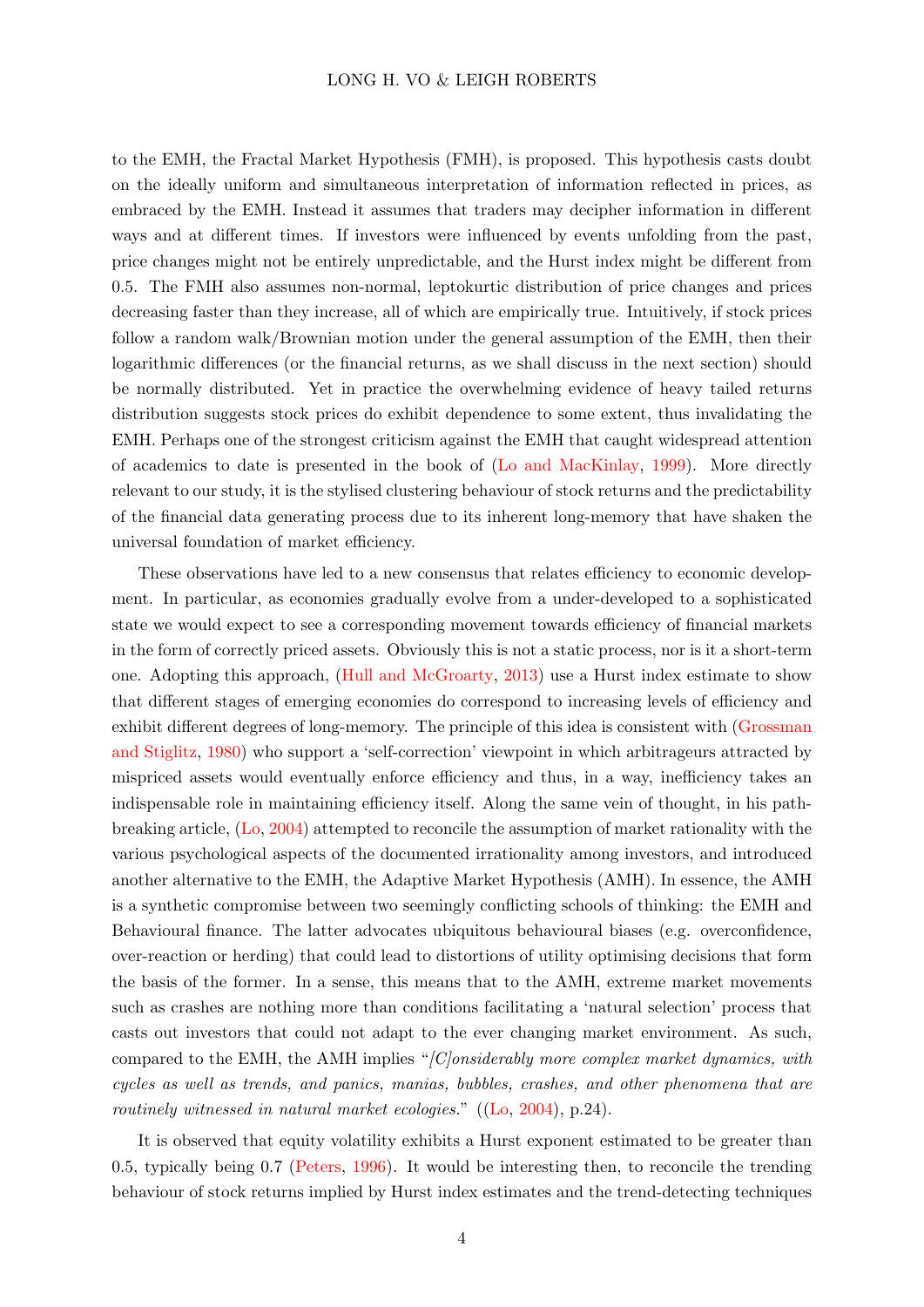which form the basis of so-called "technical analysis". As it turns out, using a trading rule designed for capitalising the trending behaviour of stock price during certain periods, [\(Mitra,](#page-32-2) [2012\)](#page-32-2) documented greater trading profit associated with higher long-memory parameter during the periods studied. On the other hand this author also observed lower profits at times when the market exhibits mean-reverting behaviour. Intuitively, technical trading strategies, which follows possible market 'trends', are expected to exhibit some correlation with the Hurst index, which is a reasonable measure of such trending behaviour. In our empirical study in Section  $5$ we show that this is indeed the case.

It is surprising to find that in spite of the intensive studies on the relationship between Hurst index and the LRD of financial markets, as well as some well-established observations on the trending behaviour of markets and their predictability, there is virtually no recognised empirical research on the topic of applying the information conveyed by the Hurst index to actually forecast the market movements. One possible exception is  $(Xu$  and Jin, [2009\)](#page-32-3), who use local Hurst index estimates to predict drastic crashes of a Chinese stock index, with relatively robust results.

## <span id="page-6-0"></span>3 LRD processes and estimating LRD parameter

We construct the current section as follows: in subsections [3.1](#page-6-1) and [3.2,](#page-7-0) we shall cover the fundamentals of typical stationary long-memory processes to provide a theoretical background for studying our financial time series in later sections. Subsection [3.3](#page-10-0) then demonstrates the well-established methodology of Rescaled range, which is designed to estimate the degree of long-memory characterized by the level of the Hurst exponent H. Subsequently, by separately applying this method to a data set simulated using one of the processes described, we are able to confirm that the estimator provided by Rescaled range analysis is generally robust.

#### <span id="page-6-1"></span>3.1 General discussions of long-memory and self-similarity

The so-called 'self-similarity parameter' associated with long-memory process has a rich history. A definition is provide by [\(Dieker and Mandjes,](#page-30-5) [2003\)](#page-30-5) for both discrete-time and continuous-time stochastic processes. Here we only restate the definition in the continuous context: a process  $\{X(t)\}\ (0 \leq t < \infty)$  is said to be self-similar if the two processes:  $\{X(at)\}\$ and  $\{a^H X(t)\}\$  have identical finite-dimensional distributions for all  $a > 0$ . The parameter a can be thought of as a scaling parameter so the latter process is actually a scaled version of the former. Analogously to the notion regarding stationarity, there exists a weaker form of self-similarity when these processes have equal mean and covariance structure, in which case we called it second-order self-similar [\(Cox,](#page-30-6) [1984\)](#page-30-6). So what is the role of the Hurst exponent H? To be more specific, provided that the above condition holds when  $0 < H < 1$ , we have a self-similar process. In the special case of  $1/2 < H < 1$ , for a (weakly) stationary process, the second-order self-similarity also implies long range dependence among present and distant past values of that process, a feature commonly referred to as "long-memory".

A definition of a broad long-memory class can be found in [\(Beran,](#page-30-7) [1994\)](#page-30-7), which states that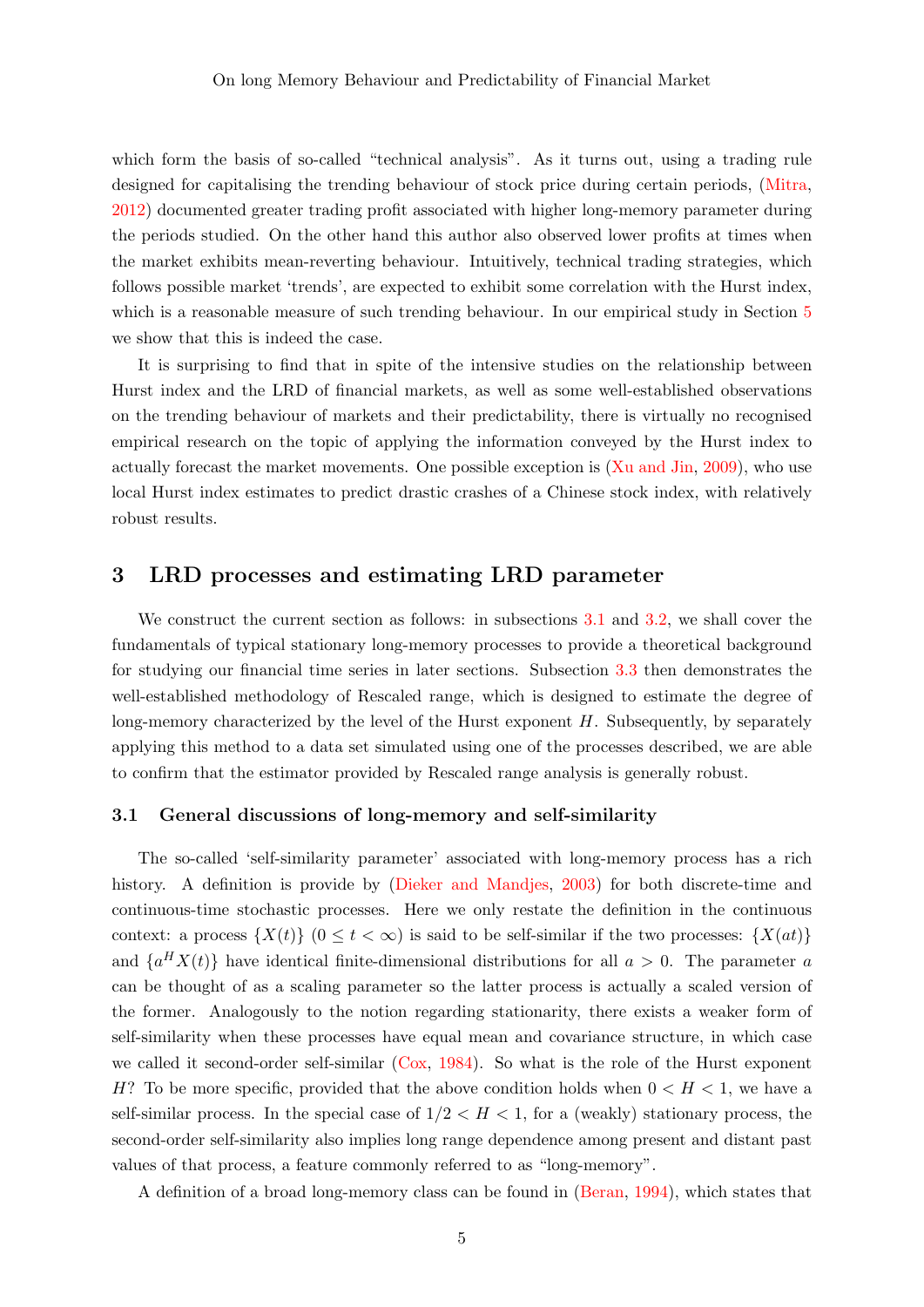such a process is defined if its autocorrelation function  $\rho(l) = \frac{\text{Cov}(X_i, X_{i+l})}{\sum_{l} (X_l)}$  $\frac{\sqrt{(X_i)}\sqrt{X_i}}{\sqrt{\text{Var}(X_i)}}$  is non summable and satisfies  $\sum_{n=1}^{\infty}$  $_{l=0}$  $\rho(l) = \infty$ . In this context we assume  $\{X_t\}$  to be a weakly stationary discrete time series. This implies a slowly decaying autocorrelation function, i.e.

$$
\rho(l) \sim C|l|^{-\alpha}
$$
 when  $|l| \to \infty$ 

This is the basic property of all processes belonging to the long-memory class, where  $C$  is a constant and  $0 < \alpha < 1$  is a parameter representing the decay rate (we will show later that in general  $\alpha = 2 - 2H$ ). In this case the decay is said to follow a "power law". Larger H implies stronger long-range dependence, or more persistent impact of past events on present events. Conventional statistical inference for processes exhibiting this feature can be dramatically altered. As [\(Dieker and Mandjes,](#page-30-5) [2003\)](#page-30-5) pointed out, for a process with finite variance and/or summable covariances such as an  $AR(1)$  process, the standard deviation of its mean is asymptotically proportional to  $n^{1/2}$ . This is a crucial condition for traditional statistical inference to be meaningful. However, with long-range dependence introduced by a slowly decaying  $\rho(l)$ , the same standard deviation is proportional to  $n^{-\alpha/2}$ , thus affecting all relevant test statistics, as well as the confidence intervals for the estimate of the sample mean.

The long-memory processes are contrasted with the short-memory class, which exhibits summable and exponentially decaying covariances (which is also termed short-range dependence or weak dependence).  $((Lo. 1991), p.1281)$  $((Lo. 1991), p.1281)$  $((Lo. 1991), p.1281)$  made a clear distinction between these two classes, asserting that the short-memory behaviour is characterized by the fact that ".... $|T|$ he maximal dependence between events at any two dates becomes trivially small as the time span between those two dates increases.". In other words, the rate at which dependence decays is very high for processes exhibiting short-run dependence. Here we are only interested in what this distinction means in an empirical financial context.

#### <span id="page-7-0"></span>3.2 Some popular long-memory data generating processes

The commonly observed phenomenon of long run dependence structure of volatility is, first and foremost, attributable to a long-memory data generating process (DGP hereafter). Evidence of this fact is often illustrated via a slow hyperbolic decay rate of the autocorrelation function of empirical time series in many physical sciences. Similarly, it is widely documented that the evolution of the volatility of financial assets' returns constitutes a long-memory stochastic process.

To be specific, this type of process is defined by a real number  $H$  and a constant  $C$  such that the process's autocorrelation is  $\rho(l) = Cl^{2H-2}$  as the lag parameter  $l \to \infty$ . The parameter H is known as the Hurst exponent/index, named after the hydrologist H.E. [Hurst,](#page-31-8) who first analysed the presence and measurement of long-memory behaviour in stochastic processes in 1951. B. Mandelbrot and his colleagues (see e.g. [\(Mandelbrot and Wallis,](#page-31-4) [1968\)](#page-31-4) and [\(Mandelbrot and](#page-31-9) [Van Ness,](#page-31-9) [1968\)](#page-31-9)) proposed the idea that so-called "long-memory" processes can be thought of in a fractionally integrated sense. We know that a time series is said to be integrated of order one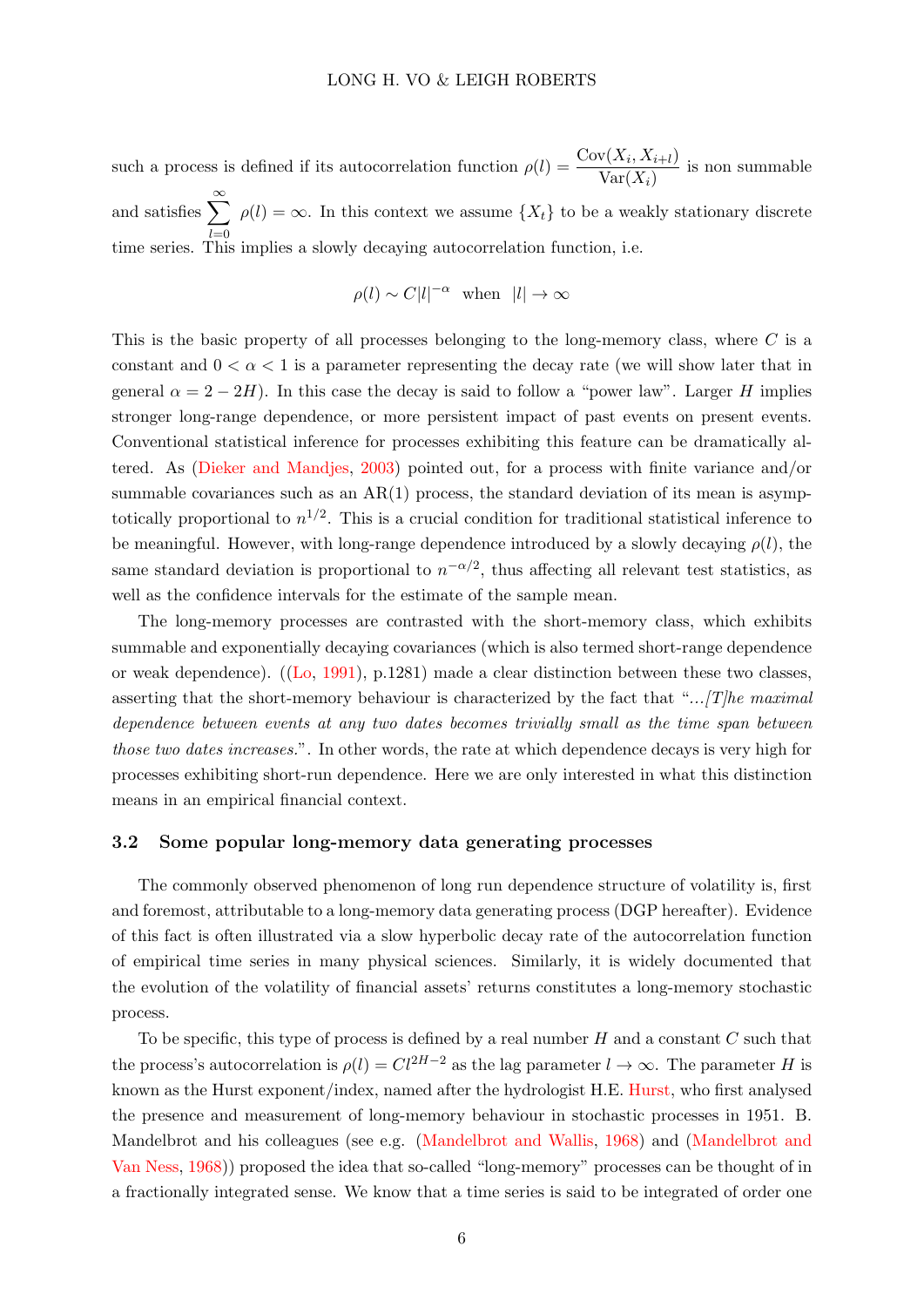$(I(1))$  if its first-order difference is stationary. A stationary series is then called an  $I(0)$ . A longmemory process are then defined as a 'middle ground', i.e. I(d) where  $0 < d < 1$ . The fractional difference parameter d is related to the Hurst exponent by the simple equality  $d = H - 0.5$ . The simplest way to distinguish the three types of processes is to look at their autocorrelation function's pattern: infinite persistence  $(I(0))$ , exponential decay  $(I(1))$  and hyperbolic decay  $(I(d))$ . In the following discussions we shall show that the general form of the autocorrelation of an I(d) process can be generalized as  $\rho(l) = Cl^{-\alpha}$  for some constant C and integer  $\alpha$  which is proportional to  $d$  and  $H$ . Generally, the interpretation of  $H$  and  $d$  with regards to the nature of long-memory is summarised in Table [1:](#page-8-0)

<span id="page-8-0"></span>

| Hurst index | Fractional difference parameter | Behaviour of the process        |
|-------------|---------------------------------|---------------------------------|
| $H \leq 0$  | $d \le -1/2$                    | Non stationary                  |
| 0 < H < 1/2 | $-1/2 < d < 0$                  | Anti-persistent, mean reverting |
| $H = 1/2$   | $d=0$                           | Uncorrelated, random process    |
| 1/2 < H < 1 | 0 < d < 1/2                     | Long range dependence           |
| H > 1       | d > 1/2                         | Non stationary                  |

Table 1: Categorizing stochastic processes based on their long-memory property.

Fractional Gaussian noise (fGn) We first introduce the process known as fractional Brownian motion (fBm). Denoted as  ${B_H(t), t \ge 0}$ , the fBm is a stochastic Gaussian process with mean zero, stationary increments, variance  $E\left[B_H^2(t)\right] = t^{2H}$  and covariance:

$$
\gamma(s,t) = E\left[B_H(s)B_H(t)\right] = \frac{1}{2}(s^{2H} + t^{2H} - |s - t|^{2H})\tag{1}
$$

[\(Carmona and Coutin,](#page-30-8) [1998\)](#page-30-8) provided a brief introduction to the fBm, which was then termed a 'centered Brownian motion'. Except for a different covariance structure, the fBm is analogous to the Brownian motion. Most notably, its increments are no longer independent though are still stationary.

As our direct application is for discrete data, it is only logical to move from differencing random processes to differencing time series. The Fractional Gaussian noise where  $\{X_t, t =$  $0, 1, 2, \ldots$  is the first-order differenced process of the fBm, i.e.

$$
X_t = B_H(t+1) - B_H(t)
$$

Like the fBm, it is also a mean zero, stationary Gaussian process with autocovariance function:

$$
\gamma(l) = E[X_t X_{t+l}] = \frac{1}{2}[(l+1)^{2H} - 2l^{2H} + |l-1|^{2H}] \quad \text{with } l \ge 0
$$
 (2)

Provided that  $H \neq 0.5$ , function  $\gamma(l)$  satisfies  $\gamma(l) \sim H(2H-1)l^{2H-2}$  as  $l \to \infty$ . When  $H = 0.5$ ,  $\gamma(l)$  converges to zero for large l, and  $\{X_t\}$  is effectively a white noise. On the other hand, when  $0.5 < H < 1$  the process realizations, the  $X_t$ s, are positively correlated and display long-range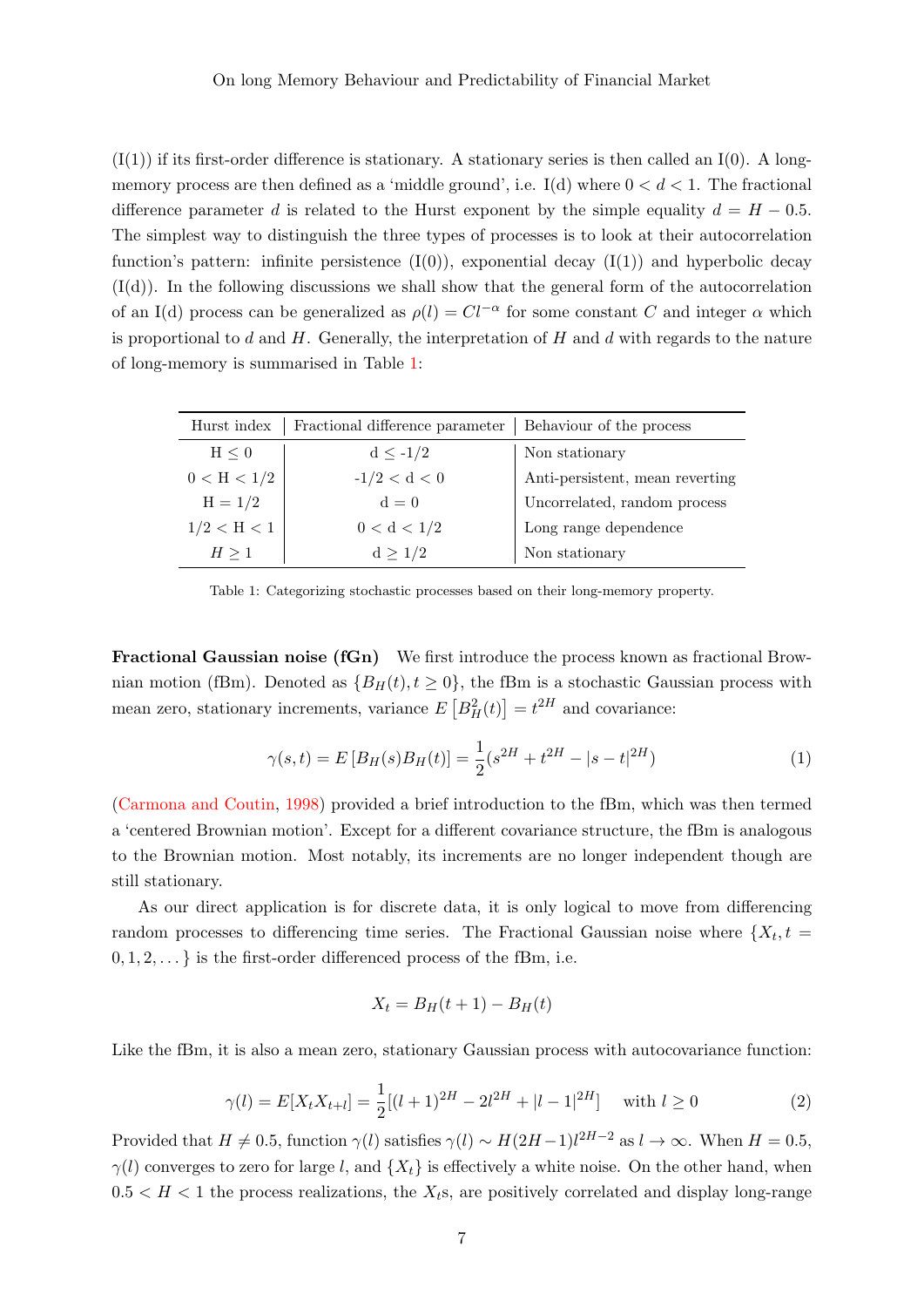dependence.

ARFIMA (p,d,q) Throughout the literature, the leading parametric long-memory model used is the Auto regressive fractionally integrated moving average (ARFIMA) model introduced by [\(Granger and Joyeux,](#page-31-10) [1980\)](#page-31-10) and [\(Hosking,](#page-31-11) [1981\)](#page-31-11). An ARFIMA (p,d,q) time series  $\{X_t\}$  is a generalized version of the simpler fractional ARIMA  $(0,d,0)$ , and can be defined by:

$$
a(L)(1-L)^{d}X_{t} = b(L)z_{t}
$$
  

$$
z_{t} \sim \text{i.i.d} \ \mathcal{N}(0,1)
$$
 (3)

where  $a(L)$  and  $b(L)$  are polynomials of the lag operator L of order p and q, respectively. The roots of these polynomials are assumed to lie outside the unit circle. For this type of model, we have the fractional differencing operator  $(1-L)^d = \sum_{k=1}^{\infty}$  $k=0$  $\Gamma(k+d)$  $\frac{1}{\Gamma(k+1)\Gamma(d)} L^k$ , which expression is known as the hyper-geometric function where the fractional parameter  $-\frac{1}{2}$  $\frac{1}{2} < d < \frac{1}{2}$ . Another way to express this operator is to use the Maclaurin series expansion:

$$
(1-L)^d = \sum_{k=0}^{\infty} {d \choose k} L^k = 1 - dL - \frac{1}{2}d(d-1)L^2 - \frac{1}{6}d(d-1)(d-2)L^3 - \dots
$$

When  ${X_t}$  satisfies all of these conditions we have a stationary and invertible ARFIMA process [\(Bollerslev and Wright,](#page-30-9) [2000\)](#page-30-9). Specifically, the process is stationary if all solutions of  $a(L) = a_1z + a_2z^2 + \cdots + a_pz^p = 1$  are outside the unit circle  $|z| = 1$  where z is a complex number. Likewise it is invertible when  $b(L) = b_1 z + b_2 z^2 + \cdots + b_q z^q = -1$  has no root lying on the unit circle [\(Taylor,](#page-32-4) [2005\)](#page-32-4).

We are able to simulate the described long-memory processes thanks to functions incorporated in software such as the fArma package in R [\(Wuertz,](#page-32-5) [2013\)](#page-32-5). Figure [1](#page-10-1) plots a sample path for each of these simulated processes with  $H = 0.7$  and  $N = 1,000$  observations. Also, we plot the estimated ACF (calculated from the samples) of the previously simulated processes and compare it to the theoretical ACF (using their respective definitions). The shape of these processes' autocorrelation functions reflect their long-range dependence structure: they decay hyperbolically at a slow rate (up to 100 lags in our example).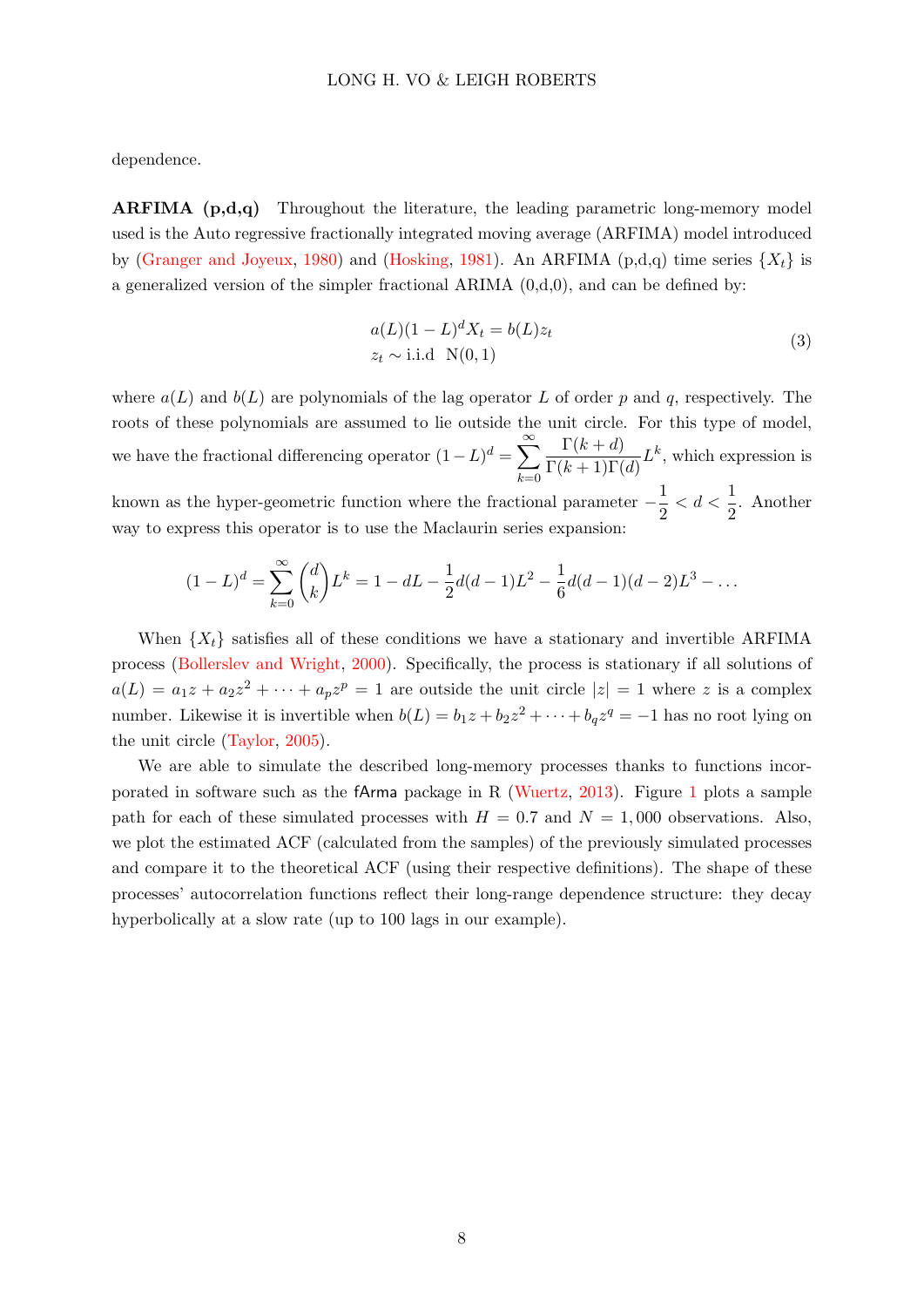<span id="page-10-1"></span>

Figure 1: Left panel: sample paths of long memory processes (simulated with  $H = 0.7$   $(d = 0.2)$  and  $N = 1000$ ). Right panel: their respective estimated and theoretical autocorrelation (or the approximate power curve in the general form of  $\rho(l) \sim C|l|^{-\alpha}$ ). The theoretical ACFs are indicated by dotted curves.

## <span id="page-10-0"></span>3.3 Estimating long memory in financial time series with Rescaled range analysis (R/S for short)

The so-called Hurst index associated with a long-memory process has a rich history. [\(Hurst,](#page-31-8) [1951\)](#page-31-8) was the first to proposed a method to detect and estimate the widely observed and naturally occurring empirical long-memory in the form of the "Rescaled range" statistic, denoted as  $R/S(n)$  (where n represents the sample size). Assuming that the process generating the empirical data is long range dependent, this method aims to infer the Hurst index  $H$  as implied by the relationship  $E[R/S(n)] \sim Cn^H$  when  $n \to \infty$  and the finite positive constant C is independent of n.

Since the introduction of the  $R/S$  analysis methodology, robust empirical evidence of long range dependence in time series has been extensively documented in various disciplines, particularly from physical science studies, where studied time series exhibit some kind of trending behaviour (e.g. the length of tree rings, level of rainfall, fluctuations in air temperature, oceanic movements and volcanic activities...). Application and generalisation of the Rescaled range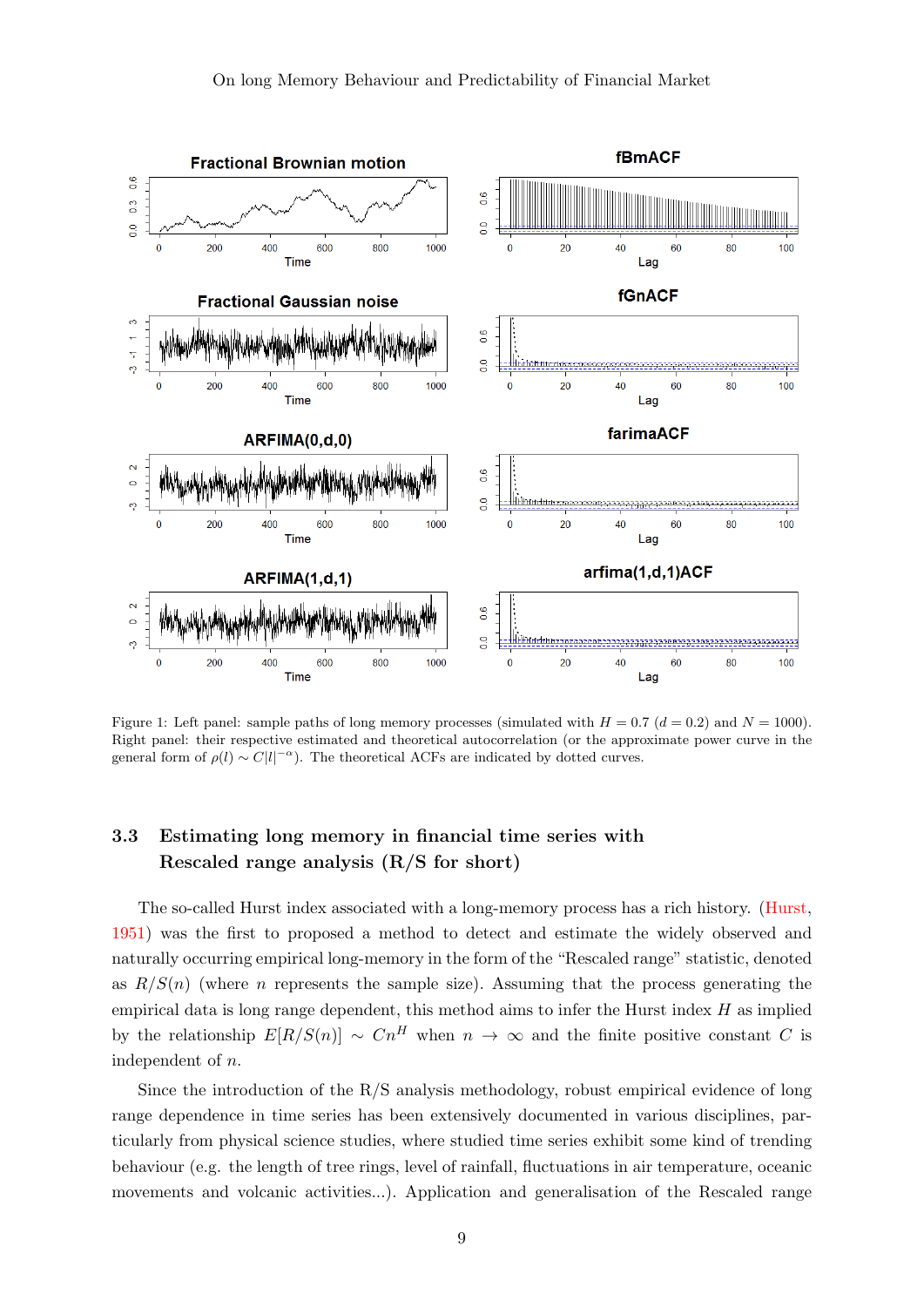method were popularised by [\(Mandelbrot and Van Ness,](#page-31-9) [1968\)](#page-31-9). Among the first to use this method to examine long-range dependence in common stock returns is [\(Mandelbrot,](#page-31-12) [1966\)](#page-31-12). Furthermore, [\(Mandelbrot,](#page-31-13) [1972\)](#page-31-13), together with many others, radically refined the R/S statistic. In particular, they advocate its robustness in detecting as well as estimating long-range dependence even in non-Gaussian processes with extreme degrees of skewness and kurtosis. Additionally, this method's superiority over traditional approaches such as spectral analysis or variance ratios in detecting long-memory was also shown in these researches.

However, as [\(Lo,](#page-31-3) [1991\)](#page-31-3) pointed out, the refined statistic is not able to distinguish the effects of short-range and long-range dependence. To compensate for this weakness, he proposed a new modified R/S framework. His findings indicate that the dependence structure documented in previous studies are mostly short-ranged, corresponding to high frequency autocorrelation or heteroskedasticity. There are two important implications that we need to draw from [Lo'](#page-31-3)s paper: (i) empirical inferences of long-range behaviour must be carefully drawn, preferably by accounting for dependence at higher frequencies and (ii) in such cases, conventional models exhibiting short-range dependence (such as AR(1) or a random walk process) might be adequate. In the following discussion we first provide a brief description of the  $R/S$  statistic, then present an estimate of the long-range dependence parameter  $H$  for a simulated fractional Gaussian noise process.

A simple definition of the 'classic' R/S statistic is provided by [\(Cavalcante and Assaf,](#page-30-10) [2004\)](#page-30-10) which we rearrange to our purposes: Given a series of returns  $\{r_t\}$   $(t = 1, 2..., n)$  we divide it into several 'ranges', or 'blocks' with range size k satisfying  $1 \leq k \leq n$ , whereby the R/S statistic is:

$$
Q_n = \left(\frac{R}{S}\right)_n = \frac{1}{\hat{\sigma}_n} \left[ \max_{1 \le k \le n} \sum_{t=1}^k (r_t - \overline{r}_n) - \min_{1 \le k \le n} \sum_{t=1}^k (r_t - \overline{r}_n) \right]
$$
(4)

Here the bracketed terms of  $Q_n$  are the maximum and minimum (over k) of the cumulative deviations of  $r_t$  from the sample mean  $\bar{r}_n = \frac{1}{n}$ n  $\sum_{n=1}^{\infty}$  $j=1$  $r_t$ . Because  $\sum_{n=1}^{n}$  $t=1$  $(r_t - \overline{r}_n) = 0$ , the maximum term is always non-negative whereas the minimum term is always non-positive, hence the 'range' quantity  $R_n$  (the numerator of  $Q_n$ ) is always non-negative, thus  $Q_n \geq 0$ .

We have the denominator  $S_n = \hat{\sigma}_n$  as the maximum likelihood estimated standard deviation (i.e.  $\hat{\sigma}_n \equiv \frac{1}{n}$ n  $\sum_{n=1}^{\infty}$  $t=1$  $[r_t - \overline{r}_n]$ . In short, we 'rescale' the range of partial sums of the deviations of the time series from its mean by its standard deviation. Instead of using  $S_n$ , the modified R/S statistic proposed by [\(Lo,](#page-31-3) [1991\)](#page-31-3) utilises the square root of a consistent estimator of the cumulative sum's variance first proposed by [\(Newey and West,](#page-32-6) [1987\)](#page-32-6). Specifically:

<span id="page-11-0"></span>
$$
S_n^2 = \hat{\sigma}_n^2(l) = \hat{\sigma}_n^2 + 2 \sum_{j=1}^l w_j(l) \hat{\gamma}_j
$$
  

$$
w_j(l) = 1 - \frac{j}{l+1} \text{ with } l < n
$$
\n<sup>(5)</sup>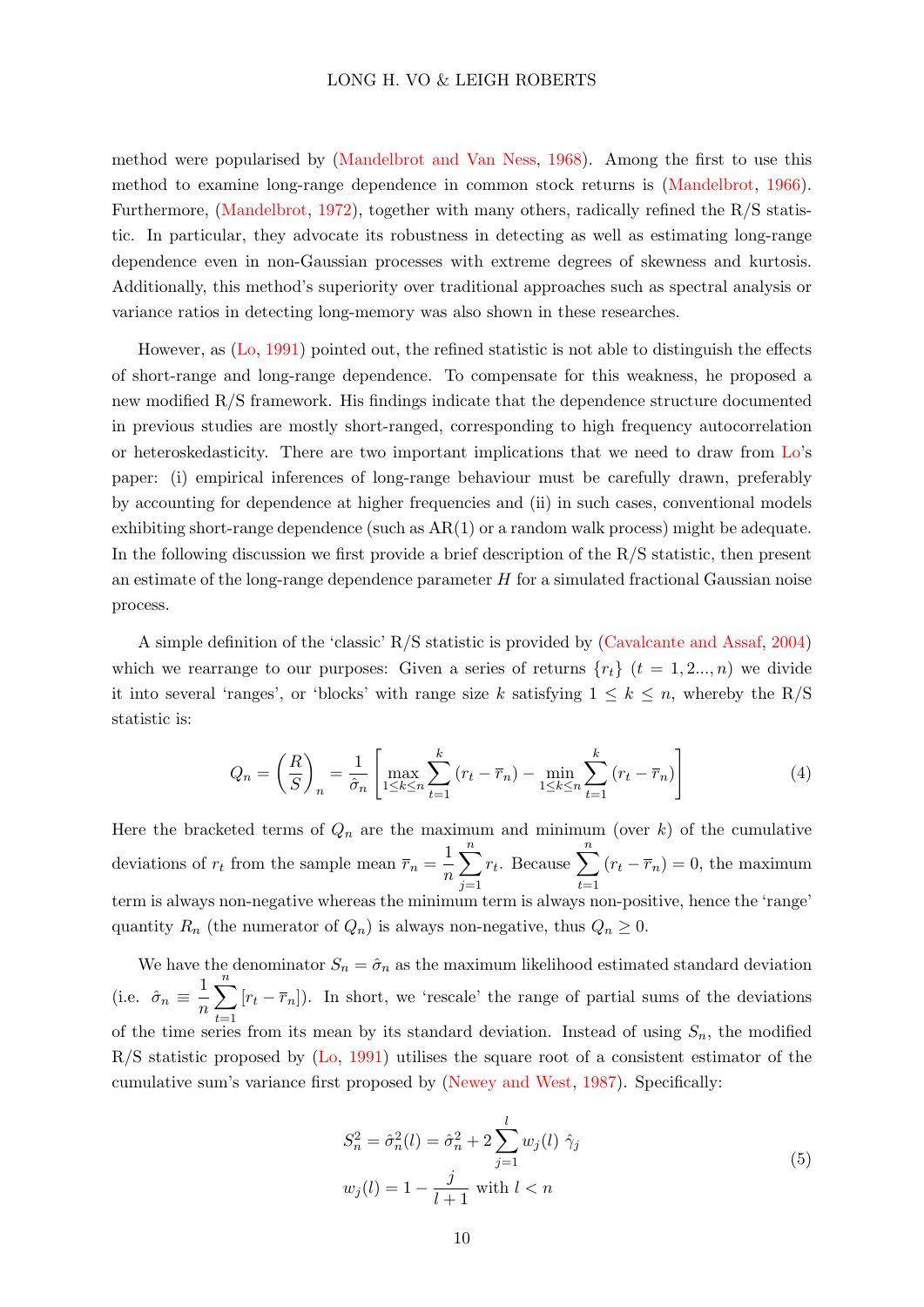where  $\hat{\sigma}_n^2$  and  $\hat{\gamma}_j$  are the sample variance and autocovariance of order j (where  $j = 1, 2, ..., l$ ). The modified denominator involves not only the sample variance of returns series, but also its weighted autocovariances up to a selected lag l. The added component can capture any short range dependencies that may appear in the data. Note that when we set the lag length  $l$  equal to zero, the modified R/S statistic reverts to its classic form.

Hurst index estimate The whole sample spreads across a time interval with time points from 1 to n. We divide this interval into u sub-intervals (where  $u \in \{1, 2, ..., U\}$  with U being the integer part of  $k/n$ . Each sub-interval has length k and can be used to calculate  $Q_k(u)$ . Then we compute the average R/S statistic across all sub-intervals:

$$
Q_u = \frac{1}{u} \sum_{u=1}^{n/k} Q_k(u)
$$
\n(6)

The Hurst exponent is approximated by the slope of the regression of log  $Q_u$  against log k. The resulted plot is known as the rescaled range plot.

 $(L_0, 1991)$  $(L_0, 1991)$  noted that for short-range dependent time series, when the sample size *n* increases without bound, the ratio  $\frac{\log Q_n}{\log n}$  "approaches 1/2 in the limit, but converges to quantities greater or less than 1/2 according to whether there is positive or negative long-range dependence." (p.1289). This argument is in line with the features of the long-memory stationary processes as discussed in subsection [3.2.](#page-7-0) The procedure described above provides a visual representation of the Hurst exponent and was also called the 'graphical' R/S method. In addition, [\(Lo,](#page-31-3) [1991\)](#page-31-3) developed a confidence interval for testing the null hypothesis of no long range dependence. Considering only the interval with length  $k = n$  instead of multiple range sizes, the 95% asymptotic acceptance region for the null hypothesis  $(H_0 : H = 0.5)$  is that  $Q_n(u) \in [0.809, 1.862]$ . With this test, we are only able to detect long range dependence and still have to resort to the graphical R/S method to estimate the value of the Hurst exponent.

With regards to this modified R/S method, [\(Teverovsky et al.,](#page-32-7) [1999\)](#page-32-7) expressed concerns over the choice of the lag length l in equation [5.](#page-11-0) Given that [Lo'](#page-31-3)s statistic is asymptotic assuming  $n \rightarrow$  $\infty$  and  $l \to \infty$  whilst in reality we only have finite sample size, what would be the appropriate choice of l? Previously we noted that as l increases, the autocorrelation  $\rho(l)$  approaches  $Cl^{2H-2}$ . This means that for a typical long memory time series  $(H > 0.5)$ , a large enough l will inevitably cause the R/S statistic to decrease and fall within the acceptance region of the null hypothesis. Application of this method to simulated time series with different degrees of dependence, as shown in [\(Teverovsky et al.,](#page-32-7) [1999\)](#page-32-7), indicates bias towards accepting the null hypothesis and illustrates the positive relationship between the R/S statistic and the lag l given  $0.5 < H < 1$ .

Additionally, despite the enormous praise the R/S statistic enjoyed over the years, we should also be cautious of the implication of [Lo'](#page-31-3)s modified method because of its tendency to reject long range dependence even when evidence of such behaviour in fact exists (albeit weakly). Another approach is suggested by [\(Taqqu et al.,](#page-32-8) [1995\)](#page-32-8): viz., the  $R/S$  method should be compared with a diverse range of well-established alternatives in the literature of LRD estimation. Nevertheless,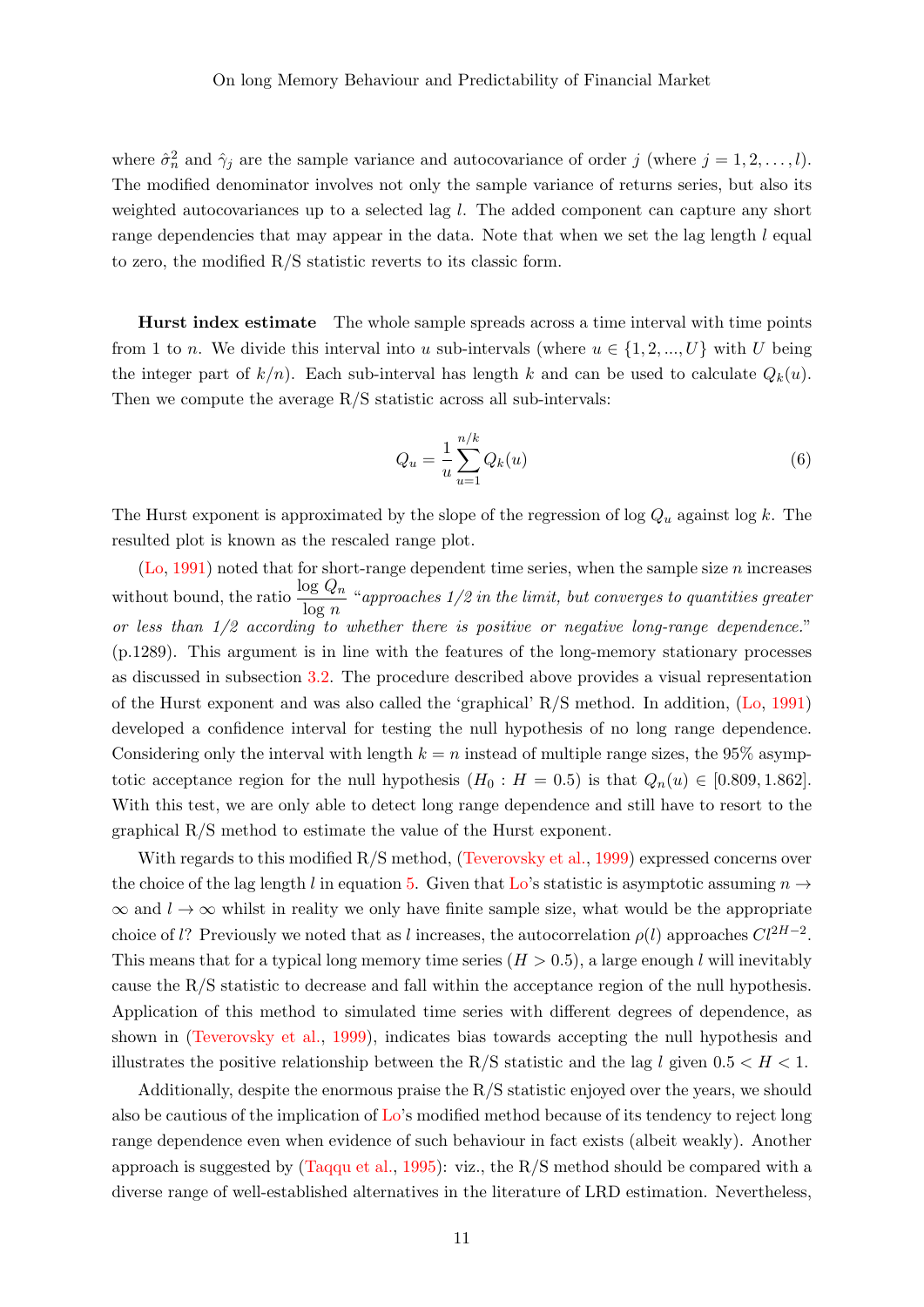exploring the relative performance of this technique is beyond the scope of this paper, and will be further discussed in future research.



Figure 2: Log-log plot for estimating Hurst index from an fGn process (simulated with  $H = 0.7$ ) by the (modified) R/S method.

## <span id="page-13-0"></span>4 Description and preliminary examination of data

#### <span id="page-13-1"></span>4.1 Data description

Citigroup, Inc. (NYSE ticker: C) has a very rich and dynamic history, to say the least. It started off in 1812 as the City Bank of New York State. In the mid 19th century the establishment of the first transatlantic cable line provided Citigroup with a great opportunity, since the head of the telegraph firm laying the line also happened to be on Citigroup's Board of directors at the time, thus solidifying the company's initial foothold overseas. At the end of the American Civil war in 1865, Citigroup was converted to a national charter, and henceforth assumed the authority to issue U.S. bonds and currency well before the foundation of the Federal Reserve in 1913. More recently, the bank was the the first to offer travellers cheques and compound interest on deposits; the first to issue certificates of deposits and also a pioneer in adopting the modern ATMs system. These are but a very few illustration of Citigroup's innovations, all of which are closely associated with the history of the U.S. financial market. To some extent, it is not an exaggeration to say that the fluctuations this company experienced reflect the evolution of the global financial system itself. Therefore, although it can be true that one company may not provide a good indicator of a whole sector, in our opinion, with its special position Citigroup is the ideal subject to study if we are to understand the underlying mechanisms driving market movements, particularly the elusive returns-volatility dynamics. Our main focus in the next subsection would be to provide a preliminary investigation into its stock prices and returns over the last 30 years or so.

Since we generally do not have any data over weekends and holidays, we have to find a way to overcome this issue. The simplest remedy is to use concatenated returns: we use whatever data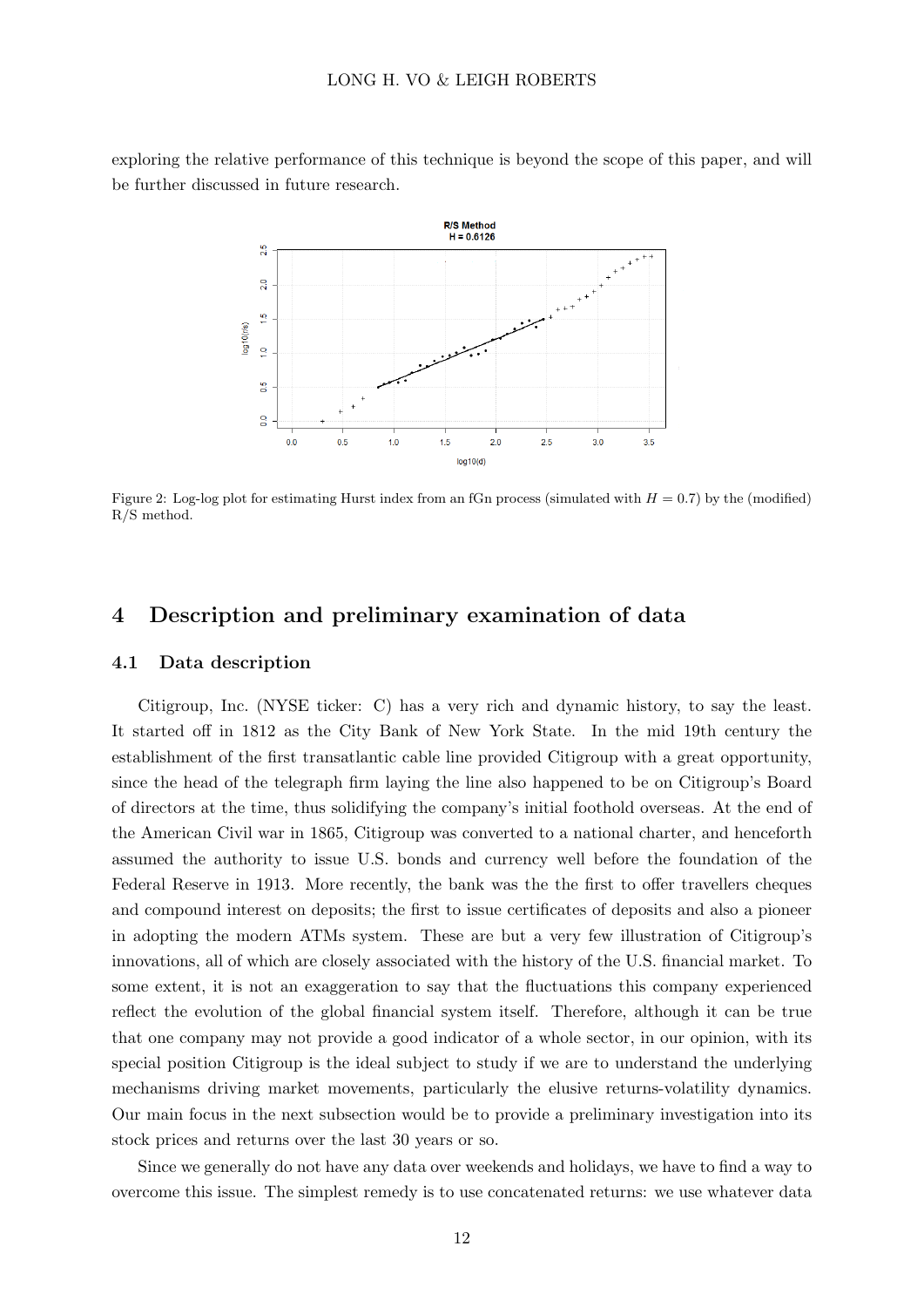is available to compute returns over periods containing missing data associated with weekends and holidays. Obviously this method does not account for overnight returns. However, it suffices for our purposes. We collect daily closing prices of Citigroup between 03 Jan 1977 and 31 Jul 2013 from <http://finance.yahoo.com> and obtain a total of 9228 daily returns.

Figure [3](#page-15-0) shows the time series of Citigroup's closing price and closing price adjusted for stock splits and dividend, as well as their corresponding returns series (computed by the concatenating method). Some notable features of these series are: (i) the price spikes just before 1998 (the year of the merger between Citicorp and Travelers Group) and exhibits some volatility before continuing to grow; (ii) there are two other major falls of the stock, corresponding to the 2000s Internet bubble bust and the Enron scandal (2002) as well as the recent GFC (just after the rescue package the firm received); (iii) the huge downward trends lead to the most volatile period in returns from 2008 to 2010. In addition, when comparing the closing and adjusted closing price series, a very strong impression is the extremely different scales on the two graphs. In subsequent analyses we shall focus on the 'adjusted' returns time series, in which the definition of the one-period continuously compounded returns  $r_t$  is given by:

$$
r_t = \ln P_t - \ln P_{t-1}
$$

where  $P_t$  is the adjusted closing price at time t.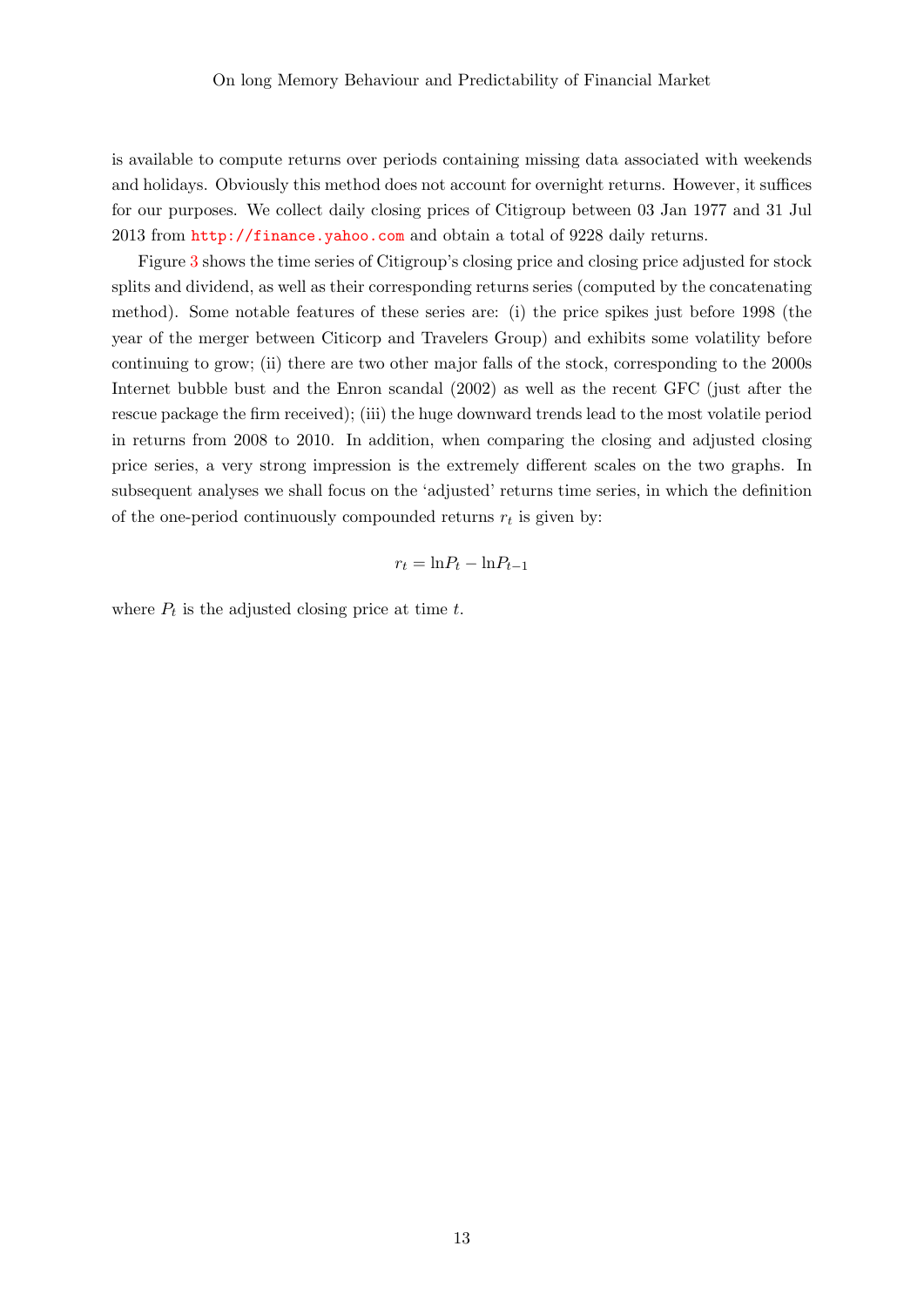<span id="page-15-0"></span>

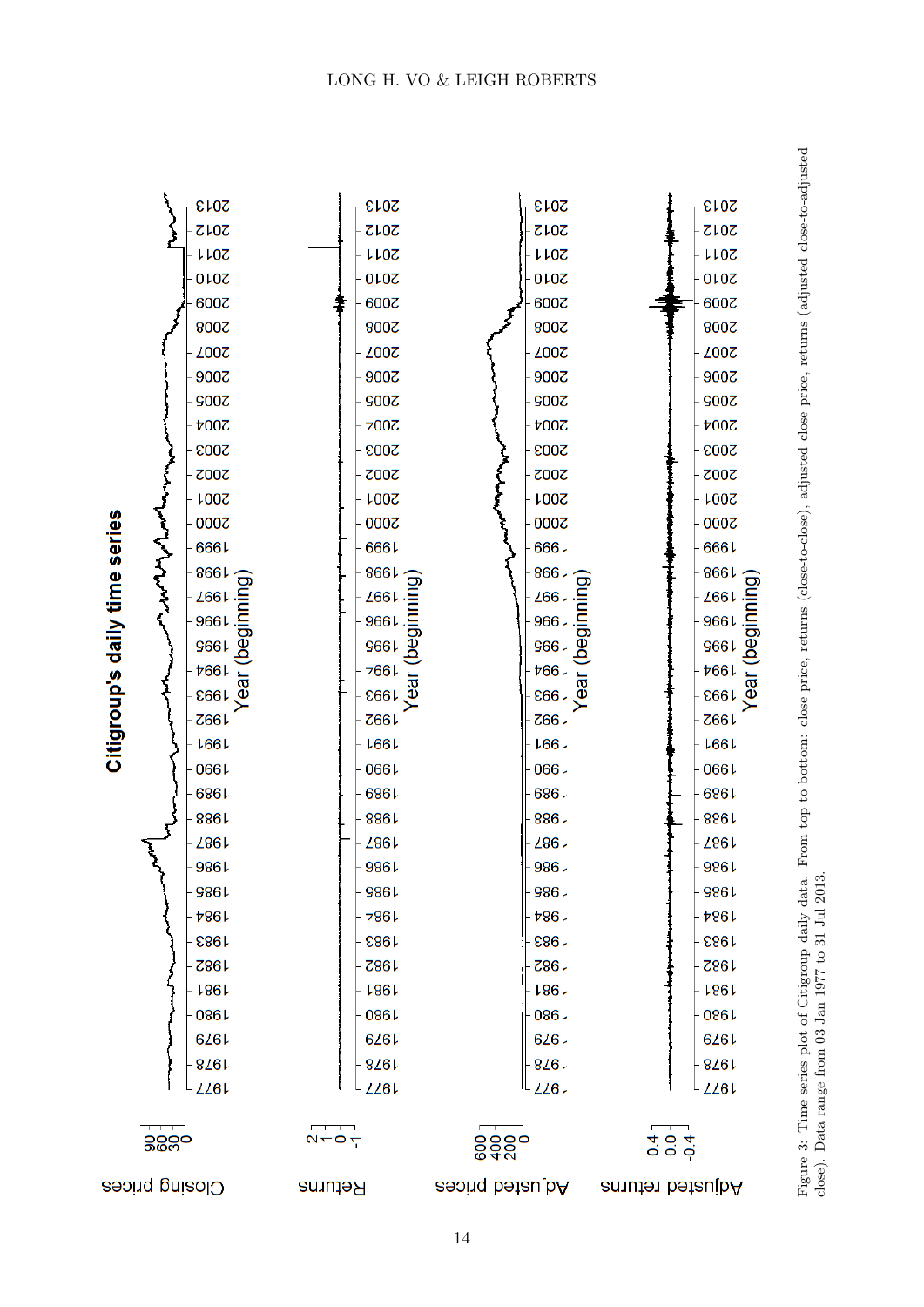#### <span id="page-16-1"></span>4.2 Leptokurtic returns distribution and outliers

A common feature of the distribution of financial returns (or residual returns) is its excessive kurtosis compared to a Gaussian distribution (whose kurtosis is 3). In other words the fourth central moment of these variables is usually greater than 3, implying a heavy-tailed distribution. To illustrate, we plot the histogram of the standardized returns  $Z_t = \frac{r_t - \bar{r}}{I}$  $\frac{1}{s}$  where  $\bar{r}$  and s are the sample mean and standard deviation of returns, respectively. When compared with other distributions such as the Gaussian, the Student-t (with degrees of freedom of 10) and the Generalized Errors Distribution (GED) we see that the distribution of our standardized returns exhibit excess kurtosis and slightly negative skewness, as shown in Figure [4.](#page-16-0)

<span id="page-16-0"></span>

Figure 4: Histogram of standardized daily Citigroup returns for period 1977-2013, with lines indicating fitted normal, student and GED density functions superimposed.

We also note that since the fourth moment raises the variation to a power of four, it is very sensitive to extreme fluctuations of returns around the mean. Therefore, when examining kurtosis, it is desirable to winsorize our data, to make the empirical implications less susceptible to outliers. In particular, we truncate the extreme returns smaller than the 1% quantile and greater than the 99% quantile and consider these as outliers representing impacts of market crashes. Then we replace the negative extreme values by the  $1\%$  quantile and the positive extreme values by the 99% quantile. From Figure [5,](#page-17-0) when studying the boxplots of these 4 time series we can clearly tell the significant reduction of outliers when replacing the 'raw' data with winsorized data. Here the width of the boxes represents the Interquartile Range (IQR), or the difference between the upper quartile-UQ (or the 75% quantile) and lower quartile-LQ (or the 25% quantile). The lower and upper 'whiskers' indicate the values equal  $LQ - 1.58 \times IQR$  and  $UQ + 1.58 \times IQR$ , respectively (see e.g. [\(McGill et al.](#page-32-9) [\(1978\)](#page-32-9), p.16) and [\(Chambers,](#page-30-11) [1983\)](#page-30-11)). Any value falling outside of the range implied by these whiskers is considered an outlier. Also, when comparing original returns and winsorized returns there is not much difference between the position of the boxes or the median, as these are based on middle values and are robust to outliers. In addition, the mean of both original and winsorized returns (identified by the black lines in the boxes) are close to zero. Similar observations can be made with the volatility series,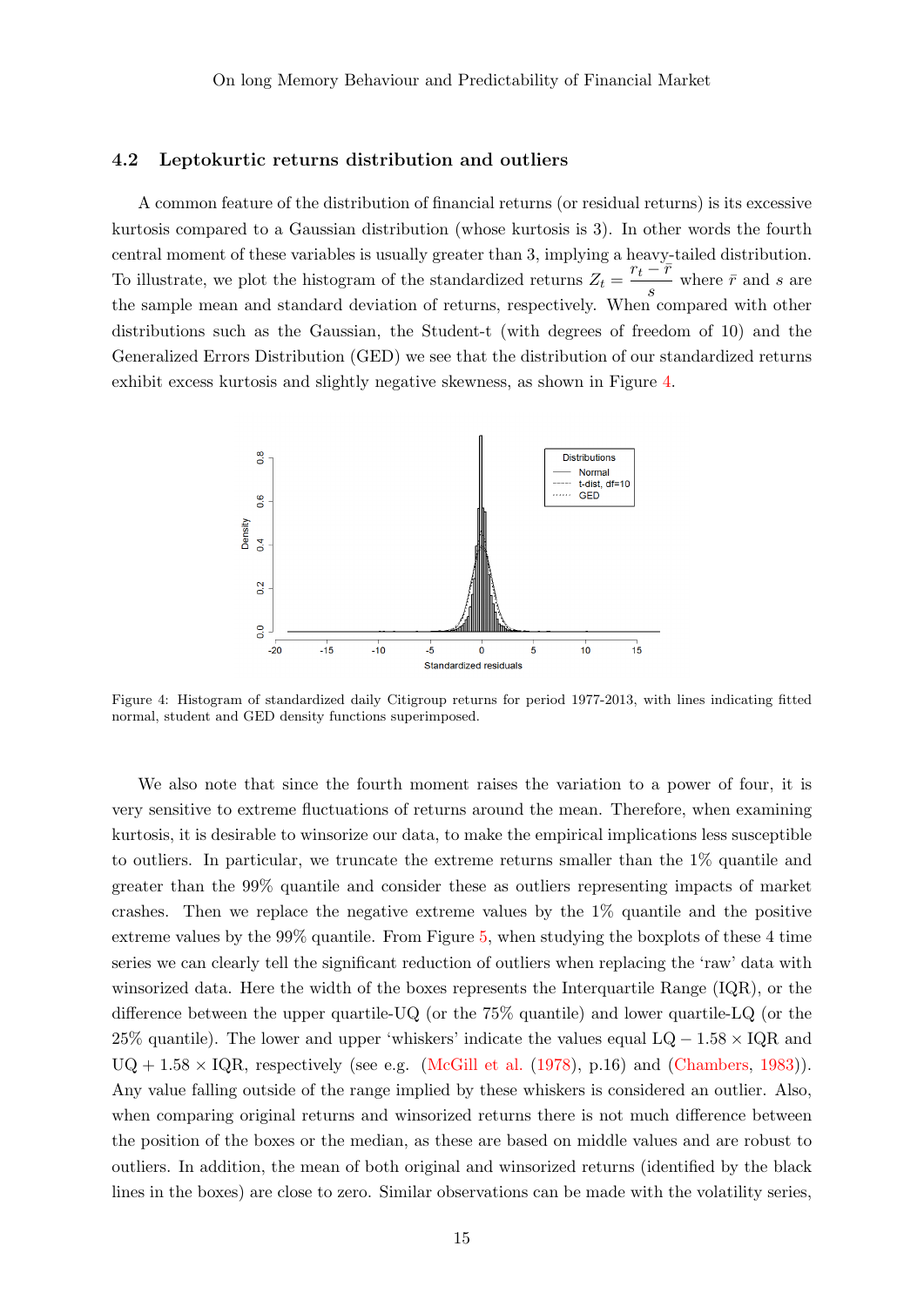<span id="page-17-0"></span>in addition to the pure positive outliers of the corresponding boxplots.



Figure 5: Boxplots of daily time series of Citigroup for period 1977-2013. The various dashed and dotted lines (in the middle of the boxes) indicate the respective median of each of the four series. Formulation of the boxes' range and whiskers can be found in [\(McGill et al.,](#page-32-9) [1978\)](#page-32-9).

The summary statistics of the raw returns (denoted as  $r_{raw}$ ) and winsorized returns (denoted as  $r_{wins}$ ) time series along with their corresponding volatility proxies (absolute returns) are reported in Table [2.](#page-17-1) The distribution of standardized winsorized returns, viz.  $r_{wins}$ , still exhibits robust excess kurtosis compared to a standard normal distribution. The Jarque-Bera test rejects the normality assumption for all 4 time series, implying a heavy-tailed distribution. In addition, the Ljung-Box test strongly suggests autocorrelation among these empirical returns as well as the corresponding volatilities (although the evidence is much weaker for returns). This will be explored in the next section. From this point on, we shall utilize the winsorized returns for further analyses. That is, unless stated otherwise, the daily data examined in subsequent studies are all based on the winsorized returns.

<span id="page-17-1"></span>

|                 | $r_{raw}$        | $ r_{raw} $      | $r_{wins}$       | $ r_{wins} $     |
|-----------------|------------------|------------------|------------------|------------------|
| Mean            | 0.000189         | 0.015805         | 0.0003052        | 0.014786         |
| Median          | 0                | 0.010118         | $\theta$         | 0.010118         |
| Variance        | 0.000703         | 0.000453         | 0.0004308        | 0.000212         |
| <b>Skewness</b> | $-0.605176$      | 6.576009         | 0.0246598        | 1.639483         |
| Kurtosis        | 42.9454          | 84.3004          | 1.725833         | 2.58466          |
| JB              | 710028.5(0.0000) | 2800229(0.0000)  | 1147.528(0.0000) | 6706.388(0.0000) |
| LB(21)          | 144.31(0.0000)   | 17018.05(0.0000) | 52.3834(0.0000)  | 13161.6(0.0000)  |

Table 2: Summary statistics for Citigroup daily data for the period 03 Jan 1977 to 31 Jul 2013. p-values are reported in parentheses.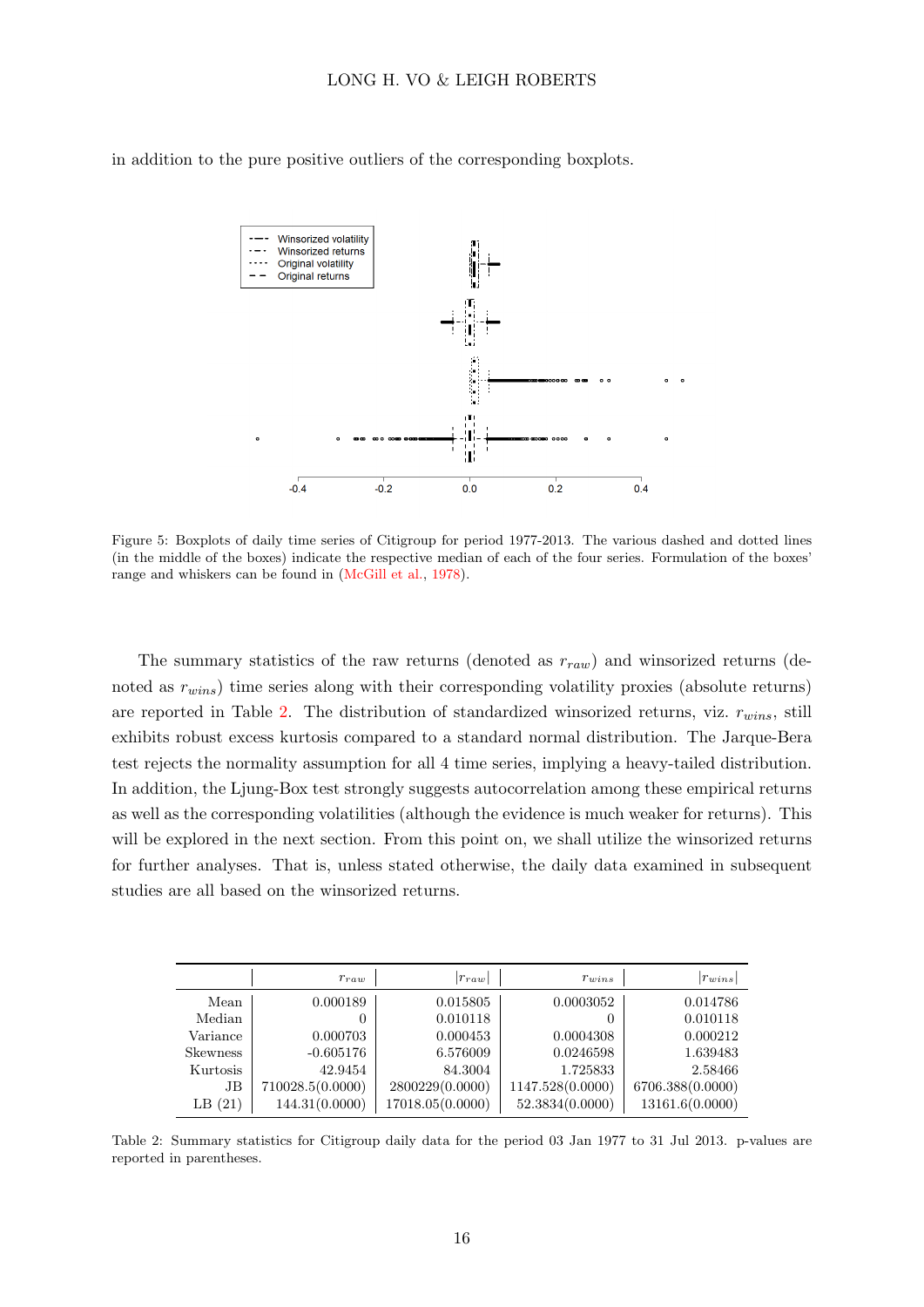#### 4.3 Long-run autocorrelation structure

When we examine Figure [3](#page-15-0) the returns series appears to be mean stationary but not covariance stationary, i.e. while the mean does not deviate from zero, the variance of the process is itself time varying. This feature is reflected in the 'clusters' of volatility as illustrated by the absolute series. To better clarify this fact, we plot the autocorrelation function for the returns series together with its squared and absolute series in Figure [6.](#page-18-0)

For the returns series, although it is difficult to observe the overall significance of the ACF, the Ljung-Box portmanteau test in section [4.2](#page-16-1) indicates there is serial correlation among returns up to lag 21, implying our empirical returns are not independent. For the volatility series, we can clearly see the hyperbolic decaying ACFs of the squared and absolute returns which retain their high significance for as far as lag 400.

Furthermore, when we increase the lag range, we observe a more clearly visible hyperbolic decaying pattern of the ACF functions of squared returns and absolute returns. This indicates a long-memory behaviour of these processes, and implies the long run impact of return shocks, which must be taken into account when modelling volatility.

<span id="page-18-0"></span>

Figure 6: Correlograms of Citigroup daily time series for the period 1977-2013, up to 1000 lags. The dashed lines indicate the 95% confidence intervals.

#### 4.4 Test for unit root non-stationarity

It is observed that unit root non-stationary time series (i.e. integrated processes) could exhibit slowly decaying ACFs similar to those of stationary long-memory processes. Therefore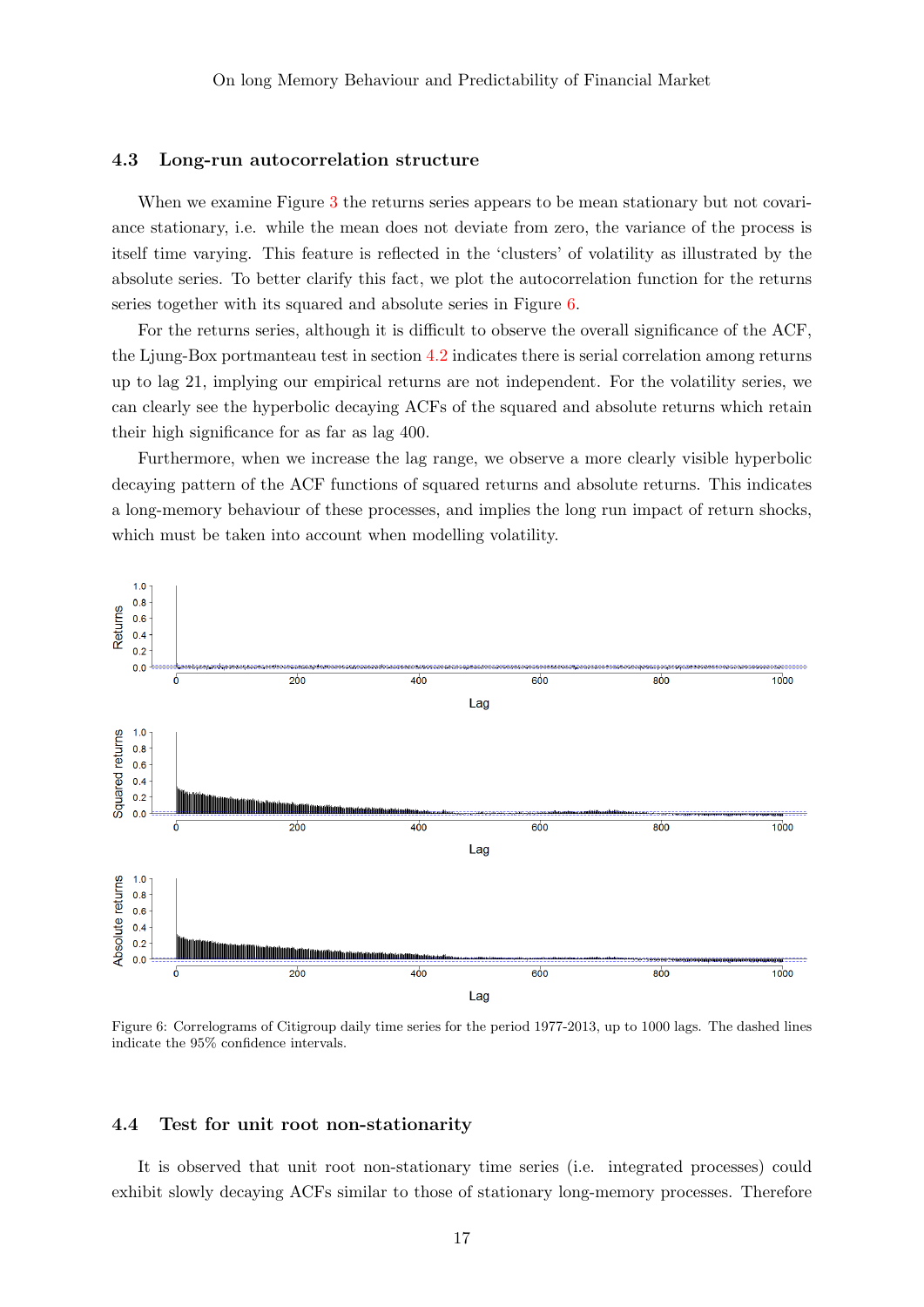it might not be possible to distinguish the two type of processes using only the ACF [\(Brooks,](#page-30-12) [2002\)](#page-30-12). Here we apply the Augmented Dickey-Fuller (DF) test for unit root stationary of our time series (see e.g. [\(Dickey and Fuller,](#page-30-13) [1979\)](#page-30-13) and [\(Hamilton,](#page-31-14) [1994\)](#page-31-14)). Specifically, we use the following model:

$$
\Delta(X_t) = \alpha + \beta t + \gamma X_{t-1} + \sum_{i=1}^p \delta_i \Delta(X_{t-i}) + \epsilon_t
$$

Here  $\alpha$  is a constant and  $\beta$  is the coefficient of the time trend. Including both coefficients allow us to test for unit root with a drift and a deterministic time trend simultaneously. Unlike the original DF, the ADF adds the lagged differenced terms to account for the serial correlation up to order  $p$  in the data generating process which could invalidate the statistical inference of the DF test. The 'optimal' number of augmenting lags  $(p)$  is determined by minimizing the Akaike Information Criterion. The ADF test statistic is the t-statistic of the OLS estimate of  $\gamma$ . The null hypothesis of the ADF test is  $\gamma = 0$ . Intuitively, when  $\gamma = 0$  is not rejected, the time series is not stationary, and the lagged level  $(X_{t-1})$  cannot be used to predict the lagged change  $(\Delta(X_t))$ . As can be seen from table [3](#page-19-1) the ADF test rejects the null hypothesis at any level of significance for all series. This means our returns, squared returns and absolute returns processes may be considered stationary, which, for our purposes, can be modelled by the long-memory DGP described in section [3.](#page-6-0)

| Null hypothesis $H_0$ : $\gamma = 0$  |           |        |           |  |  |  |
|---------------------------------------|-----------|--------|-----------|--|--|--|
| Critical value*<br>Series<br>ADF stat |           |        |           |  |  |  |
| Returns                               | $-67.142$ | $1\%$  | $-3.4593$ |  |  |  |
| Squared returns                       | $-45.963$ | $5\%$  | $-2.8738$ |  |  |  |
| Absolute returns                      | $-46.95$  | $10\%$ | $-2.5732$ |  |  |  |

<span id="page-19-1"></span>Table 3: Augmented Dickey-Fuller test for stationarity in daily time series. (\*) The critical values are obtained from [\(MacKinnon,](#page-31-15) [1994\)](#page-31-15).

## <span id="page-19-0"></span>5 Empirical study

#### 5.1 Estimating the Hurst index of Citigroup daily time series

Figure [7](#page-20-0) reports the Hurst exponent estimated by the modified R/S method, for daily returns and volatility series of Citigroup. For the daily volatility process, overall we observe a fairly strong long run dependence: judging from the propositions introduced in subsection [3.2,](#page-7-0) our estimate of the Hurst index (0.7381) seems to indicate a certain degree of predictability of Citigroup's volatility. On the contrary, the returns series exhibits only weak dependence: the corresponding estimate of the Hurst index is in close proximity to 0.5, which is the theoretical value characterizing a random, uncorrelated process. For our purposes, it is sufficient to regard the returns series as a white noise process.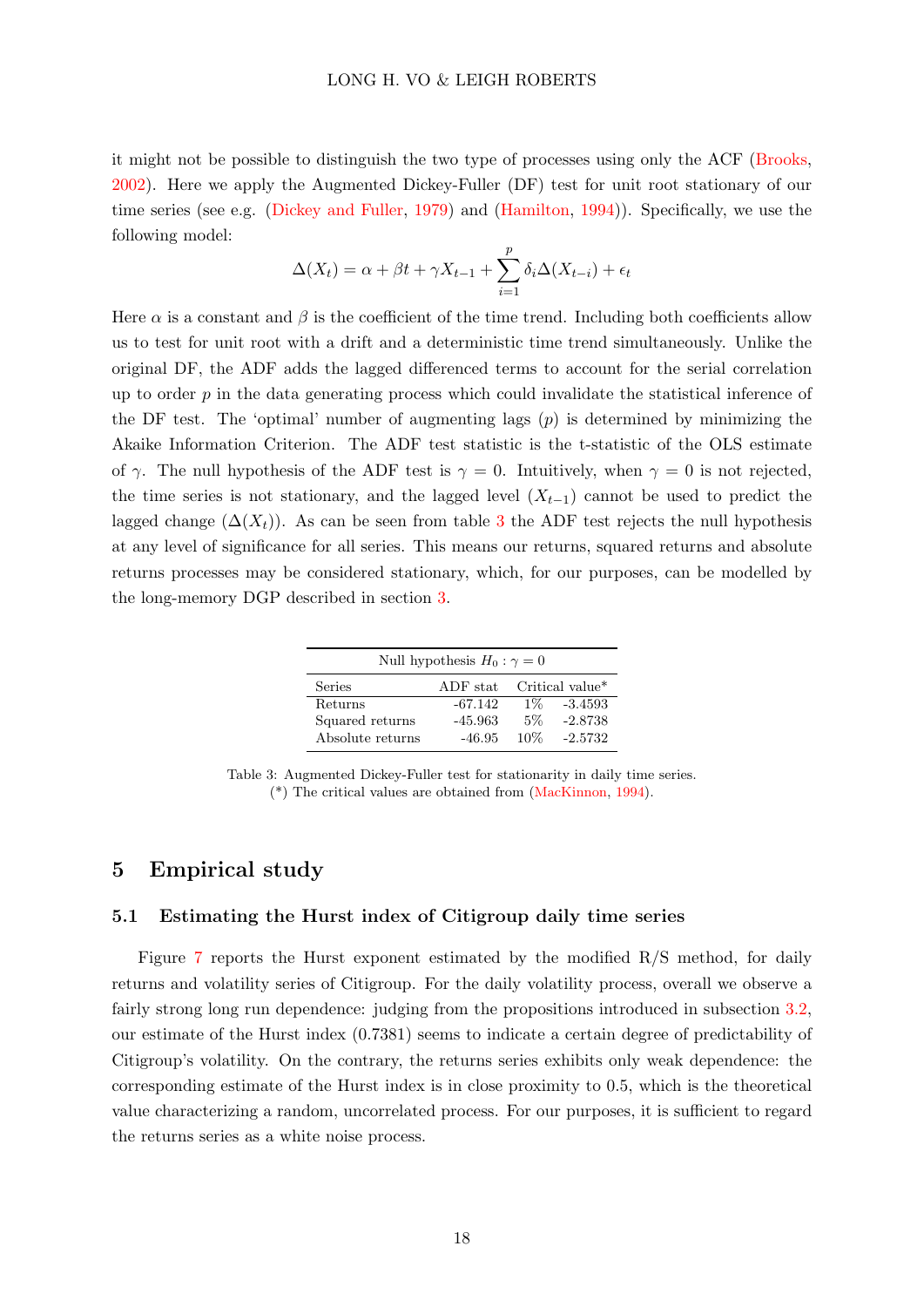<span id="page-20-0"></span>

Figure 7: Hurst index estimate of Citigroup's (winsorized) returns and volatility, using the (modified) R/S method.

The nature of the dependence structure of returns and volatility series is further supported by the visual features of their respective autocorrelation functions as shown in Figure  $6$ . In particular, the absolute returns ACF decays at a hyperbolic rate whilst there is little/insignificant serial correlation among returns.

#### 5.2 Time-varying Hurst index estimates

This subsection investigates the possibility of a time dependent long-memory parameter. From the previous section it can be concluded that the daily returns of Citigroup, Inc. follows a martingale and cannot be predicted based on past information, thus supporting the general assumption of a (weakly) efficient market. However, this argument may only be valid from an aggregated perspective. As [\(Mitra,](#page-32-2) [2012\)](#page-32-2) pointed out, it is not unusual to observe deviation from market efficiency in the form of a Hurst exponent being different from 0.5 at a local scale (See also [\(Whitcher and Jensen,](#page-32-10) [2000\)](#page-32-10)). This deviation is manifested in short-term trending and/or mean-reverting behaviour which could be capitalized on by technical analysts from time to time. Along the same lines, [\(Qian and Rasheed,](#page-32-11) [2004\)](#page-32-11) find that the daily returns series of the Dow-Jones Industrial Average index (DJIA) exhibits remarkable difference in its dependence structure over time: strong persistence during the period 1930-1980 and mean-reversion during the period 1980-2004.

#### 5.2.1 Pre-determining the confidence interval of Hurst index estimate

Following previous discussions, in general we would expect  $H = 0.5$  to be the 'efficient market benchmark' when examining stationary time series with a large sample size. However, because we plan to apply our estimator over a relatively short time window (much shorter than the full sample studied earlier), we need a re-definition of the point estimate and corresponding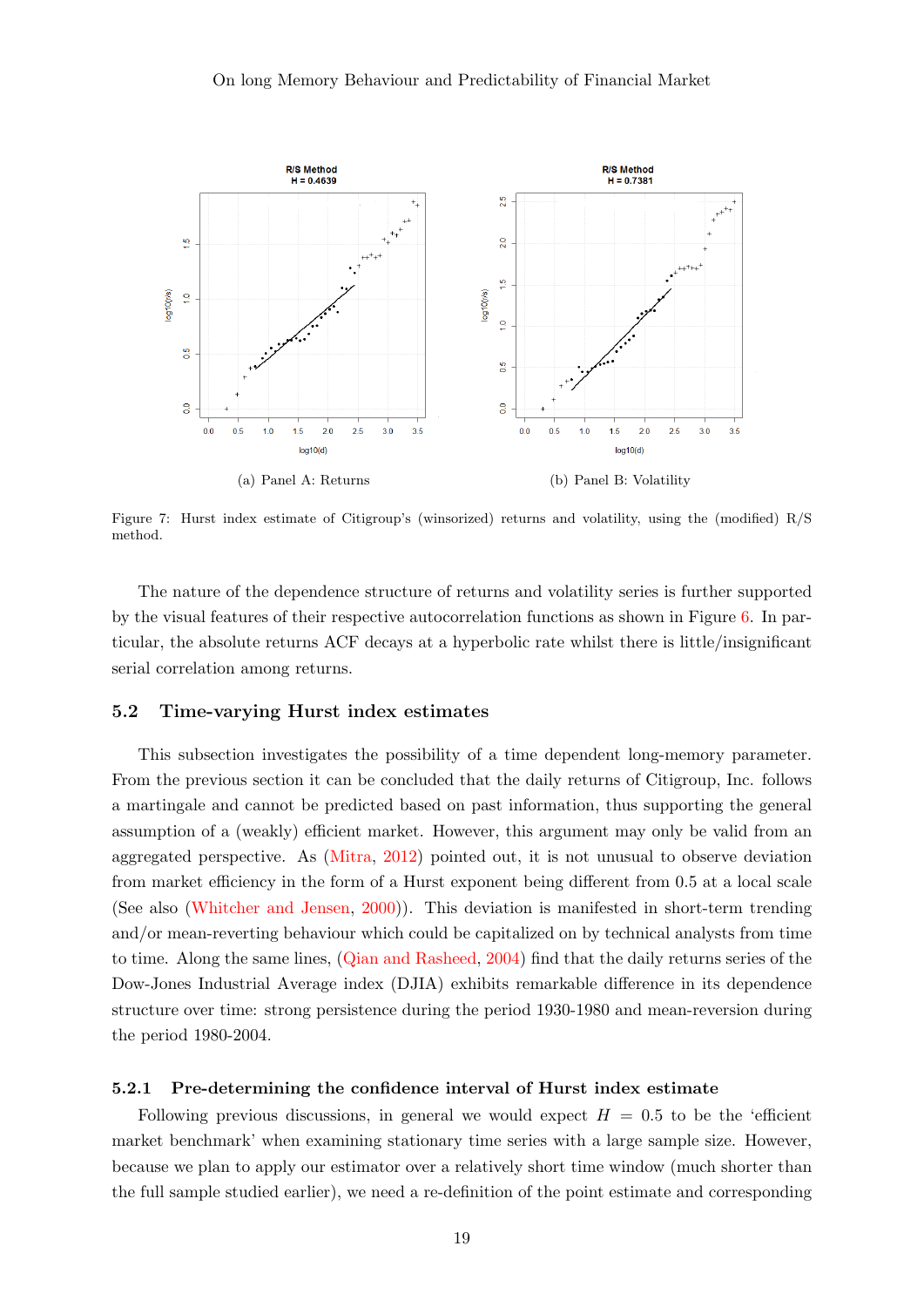confidence interval for the Hurst index associated with an efficient market. One straightforward way to do this is to perform a simplified Monte Carlo simulation with the following steps: (i) generate 100,000 random time series, each of which has length  $n = 1,024$  (we use the fractional Gaussian noise DGP with  $H = 0.5$  as a representation of a 'true' random process); (ii) calculate the sample average and standard deviation. These values will help us specify the new benchmark point estimate and the corresponding confidence interval. The idea is to approximate the expected value of a random variable (Hurst index) by the mean of a large number of random draws of that variable.

Based on these calculations, our new benchmark for an efficient market shall be  $H = 0.5608$ and the 95% confidence interval (under Gaussian distribution assumption) for this estimate is  $0.5608 \pm 1.96 \times 0.0392$ . That is, we can be 95% confident in stating that the true population value of the Hurst index of a length  $n = 1024$  random time series lies within the interval [0.4839, 0.6378].

Consequently, when studying our time-varying estimate series, we classify the behaviour of the series into four categories: strong persistence when  $0.64 < H < 1$ ; weak persistence when  $0.56 < H < 0.64$ ; weak anti-persistence when  $0.48 < H < 0.56$  and strong anti-persistence when  $0 < H < 0.48$ . These bounds are similar to those used by [\(Mitra,](#page-32-2) [2012\)](#page-32-2) and [\(Hull and](#page-31-6) [McGroarty,](#page-31-6) [2013\)](#page-31-6).

#### 5.2.2 Computing rolling Hurst index estimates

Next, to examine the time-varying nature of Hurst exponent estimate we follow [\(Qian and](#page-32-11) [Rasheed,](#page-32-11) [2004\)](#page-32-11)'s approach, i.e. we adopt a 'rolling sample' estimate of Hurst index. First, the estimate is computed for the first time window of 1024 days (approximately 4 years) using the Rescaled range method. According to [\(Qian and Rasheed,](#page-32-12) [2007\)](#page-32-12), one of the reasons for the choice of a length of  $n = 1024$  days is that [\(Peters,](#page-32-13) [1994\)](#page-32-13) had documented a four-year cycle in the DJIA index. Although we only examine Citigroup stock price here, this cycle could be relevant since Citigroup was one of DJIA components until recently. Then, the window is rolled oneperiod ahead and we re-estimate the Hurst index for the next day. This gives us a time-varying daily series of Hurst estimates with length equals to that of the input returns series minus the first 1024 observations, for a total of 8204 observations starting from the beginning of 1981. As can be seen from Figure [8,](#page-22-0) the estimates of Hurst index vary widely from 0.4571 to 0.6550. However, statistically speaking we cannot say that the true value of  $H$  is different from 0.56, which reconfirms the market efficiency implied from an aggregated perspective. For most of the 8204 observations we observe weak anti-persistence behaviour (58.31%) and weak persistence behaviour (40.22%) (although there is some evidence of strong anti-persistence (mean reversion) in mid 1998 and strong persistence at some times from 2008 to 2010).

In addition, there are two notable sharp changes in the dependence structure of the returns series, namely: (i) the quick fall from and rise back to  $H = 0.56$  observed from mid 1997 to end of 1999; (ii) the steep rise from 0.48 to 0.64 observed from mid 2007 to mid 2008. Interestingly, these periods are associated with the two of the largest crises in the financial world. Relating these events to the corresponding movements of the stock price (see Figure [3](#page-15-0) from subsection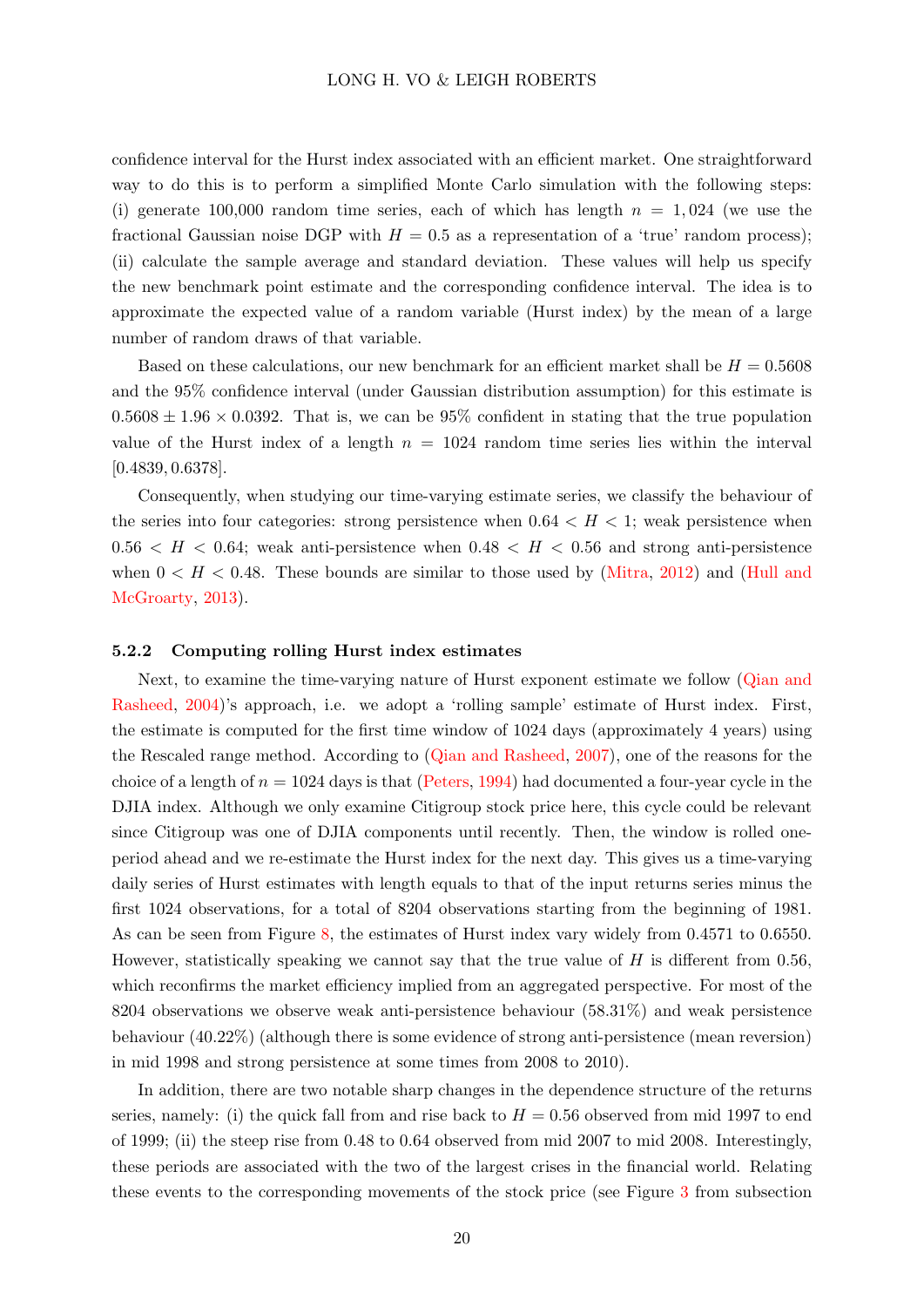[4.1\)](#page-13-1) we can see that the values of the Hurst index estimate can indeed reflect the persistence of returns: for example, the price level from the period 2007-2008 was all but plummeting while that of the period 1997-1999 experienced a steady rise followed by a large, short-lived drop (possibly corresponding to the major stock split in June 1998, around the time of Citigroup's merger with Travellers) before bouncing back to the upward trend. Likewise we observe large clusters in volatility around the height of the GFC while the same cannot be said about the earlier period.

Another possible explanation for the strong mean reverting behaviour observed in 1997- 1999 would be some 'spill-over' effect from the Asian financial crisis. A large number of studies considered the quick recovery of the Asian markets back to the mean level (in 1999) to be a result of a temporary over-reaction which was quickly corrected (see e.g. [\(Patel and Sarkar,](#page-32-14) [1998\)](#page-32-14), [\(Malliaropulos and Priestley,](#page-31-16) [1999\)](#page-31-16) and [\(Fujii,](#page-30-14) [2002\)](#page-30-14)). In this regard, the crisis in 2008 is inherently different, as it reflects a fundamental weakness of the U.S. financial system, rather than a short-term over-reaction, thus explaining the sharp increase in Hurst index from 2007 when the market's confidence continued to fall.

<span id="page-22-0"></span>

Figure 8: Time-varying Hurst index estimate of daily returns of Citigroup, Inc. Using the R/S method, the Hurst index is computed for a rolling window of 1024 days, starting from 03 Jan 1977. The first observation is computed at the beginning of 1981. The line indicates the efficient market benchmark for the Hurst index estimate  $(H = 0.56)$ , whilst the dashed lines approximate the 'upper' and 'lower' bounds of the 95% confidence interval  $(H = 0.48$  and  $H = 0.64$ , respectively).

## <span id="page-22-1"></span>5.2.3 Comparing Hurst index estimates with returns from different trading strategies

In the following discussion we shall look at how to reconcile the story of the long-run dependence exhibited throughout this paper with some of the most commonly used trading strategies that take advantage of such dependence structures. Specifically we shall examine the smoothing techniques related to the Simple Moving Average (SMA) (or alternatively, the Exponentially Weighted Moving Average (EWMA)). In its simplest form the (equally weighted) SMAs are computed by taking the average of the most recent sequence of closing prices over a specific number of days; then this 'window' is rolled forward one period to compute the next observation, hence the name 'moving average'. Therefore all moving averages are lagged indicators as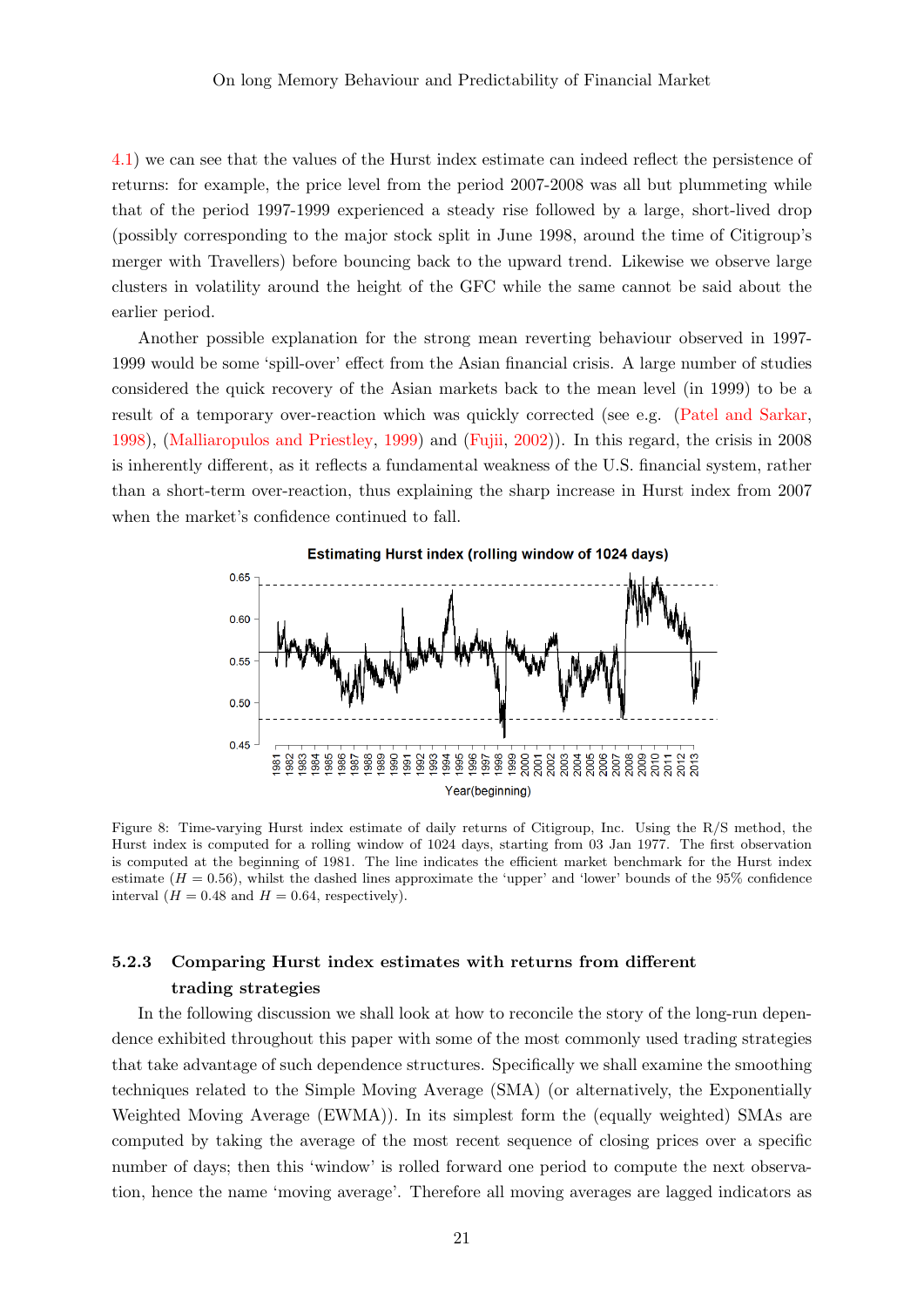they are computed from past data. As such, an n-day SMA series is defined as:

$$
p_t^{(n)} = \frac{1}{n} \sum_{i=t-(n-1)}^{t} p_i
$$

Without any doubt these averaging metrics are among the oldest and most popularly used indicators of existing trending pattern of stock prices. It is widely documented that many stock traders rely, to some extent, on the signal produced by the simple moving average to build their strategies and make investment decisions. This procedure constitutes a broader family of "trading rules". [\(Brock et al.,](#page-30-15) [1992\)](#page-30-15) argue that "[...]Technical analysis is considered by many to be the original form of investment analysis, dating back to the 1800s. [...]These techniques for discovering hidden relations in stock returns can range from extremely simple to quite elaborate." (p.1731).

For our purposes, we follow a simple trading rule: whenever the closing stock price moves above an average level (for example a 10-day SMA) then it indicates a buy signal. A sell signal appears as soon as stock price comes below the moving average value. In his discussion, [\(Taylor,](#page-32-4) [2005\)](#page-32-4) added another type of signal: neutral, which is triggered when the difference between short and long SMAs falls within a certain bandwidth, thus this difference is not enough to give a precise view about the trend. In our simple case this bandwidth is set to zero. We shall keep buying/selling the stock until the signal turns to a 'sell'/'buy' and vice versa. To simplify the investigation, we assume that there is no trading cost involved, which is not so impractical when studying heavily traded stocks. Because the SMA smooths the original price series to reveal a trend, these strategies are commonly associated with terms such as 'trend-following' or 'trend-identity' [\(Reuters Limited,](#page-32-15) [1999\)](#page-32-15). Alternative strategies can be employed in which a mid term average (e.g. 50-day) crossing a long term average (e.g. 200 day): a buy (sell) signal is triggered when the short term average crosses above (below) the long term one. Such a strategy is known as a 'cross-over'. Another version of it is formed with multiple long term SMAs crossing a shorter-term SMA, which was referred to as a 'ribbon cross-over'. The signals given by this type of technical analysis are robust in the sense that they are strong indicators of an upward/downward trend, as can be seen in Figure [9,](#page-24-0) in which a sell signal triggered in August 2007 was followed by a steep downward trend of actual price at the beginning of the GFC. Traders can look toward such signals to determine the entry and exit points according to their preference. In addition, one of the main reasons why this basic, yet powerful tool has become very popular among short-term traders is its objectivity (as the signals are not governed by investors' subjective evaluations). Apparently, although the formation of the signals is objective, the choice of which indicator to use is entirely a matter of preference. Specifically, the speed of adjustment to price changes and/or the number of signals generated depend heavily on the time window of the moving average(s) chosen.

In practice this method uses closing prices as inputs to compute trading profits; however, to have comparable implications with our returns and volatility series we choose to starting with adjusted closing prices instead. To illustrate, we plot four particular SMA series (which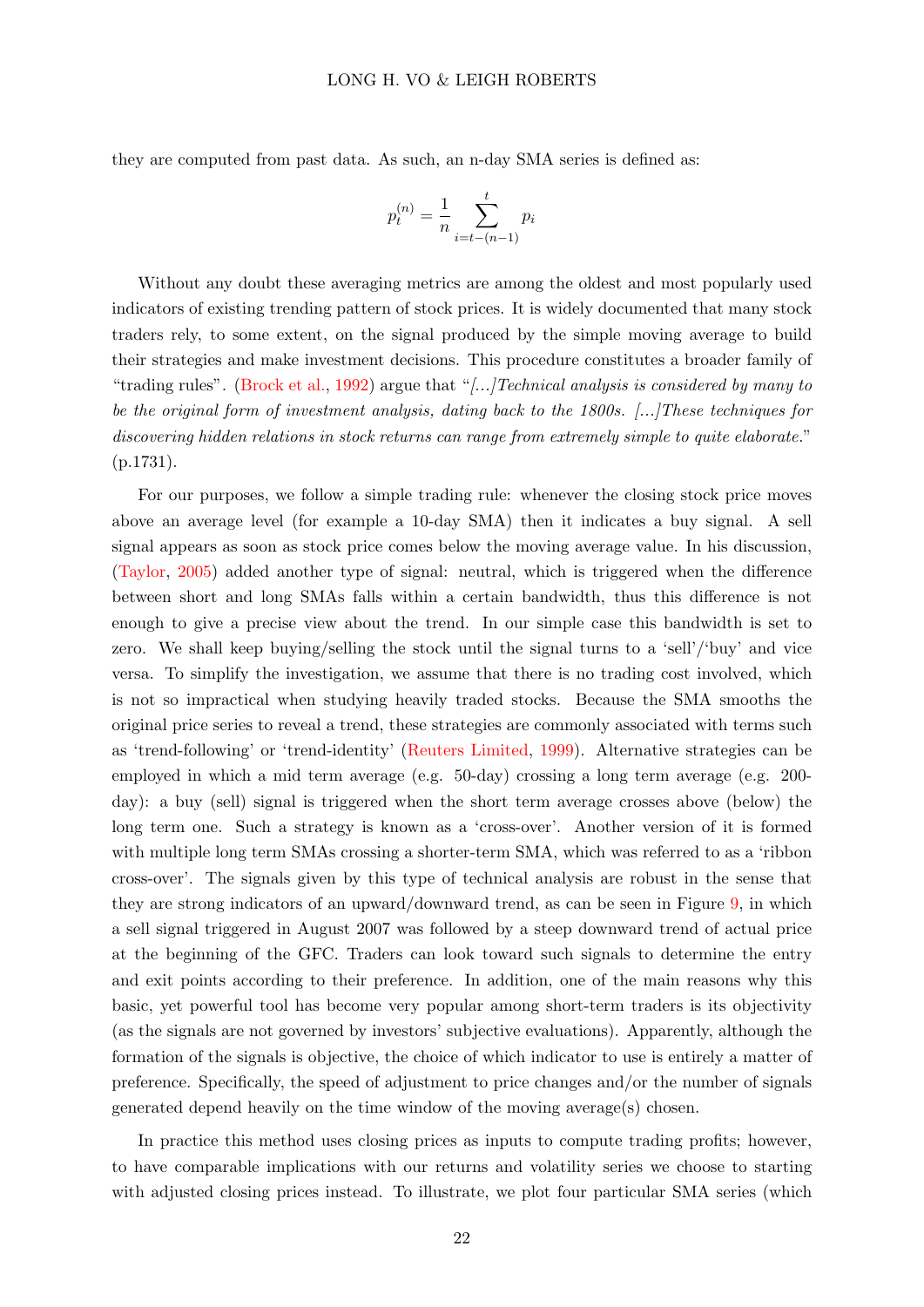are commonly used in practice) along side Citigroup's daily adjusted closing price for the year 2007 in Figure [9.](#page-24-0) As can be seen, the obvious weakness of SMAs is that they are lagged time series, i.e. their upward/downward movements are always lagged compare to the original price series, the lag effect increasing with the length of the time window on which the SMA is based. In general, a shorter-term average system 'moves' faster and create more signals, though the reliability of said signals may not be as good as those created by longer-term moving averages, in terms of identifying a genuine trend. As a result, traders opting for a longer-term system tend to have more room to 'surf the waves' whilst a shorter term average may produce too many 'false signals' and may prevent optimal profit earnings due to premature buying/selling. In any case, long-term indicators are more effective when the trending behaviour is strong.

<span id="page-24-0"></span>

Figure 9: Plot of adjusted closing price for the year 2007, together with 5-day, 10-day, 50-day and 200-day SMA. To maintain the number of observations the SMAs are computed from a sample longer than the year 2007, since all SMAs are lagged series.

[\(Mitra,](#page-32-2) [2012\)](#page-32-2) proposed a simple procedure to illustrate the relevance of Hurst exponent estimates in conjunction with the performance trading strategies based on these averaged indicators. The procedure contains three steps:

- Step 1: First, they split the daily sample into non-overlapping sub-periods of 60 days, then estimate the Hurst index for each sub-period. We find this approach unfavourable because the small size of the sub-periods may hamper the accuracy of Hurst index estimates. Therefore, we modified this step by incorporating [\(Qian and Rasheed,](#page-32-11) [2004\)](#page-32-11)'s approach. That is, our time-varying daily Hurst index estimates are based on a rolling window of 1024 days. We denote this series as  $H_{roll}$ .
- Step 2: Next, we follow the simple trading rule discussed above. In particular, at the beginning of any day we compare the closing adjusted price with the SMA computed from prices of n days preceding that day  $(n=10, 20, 50 \text{ or } 200)$ . Then we would sell/buy whenever the price is lower/higher than the SMA and compute the corresponding returns series based on the winsorized adjusted returns  $(r_{wins})$  constructed in subsection [4.2.](#page-16-1) For example, if the original return is  $-0.02$  on a specific day then at the end of the day we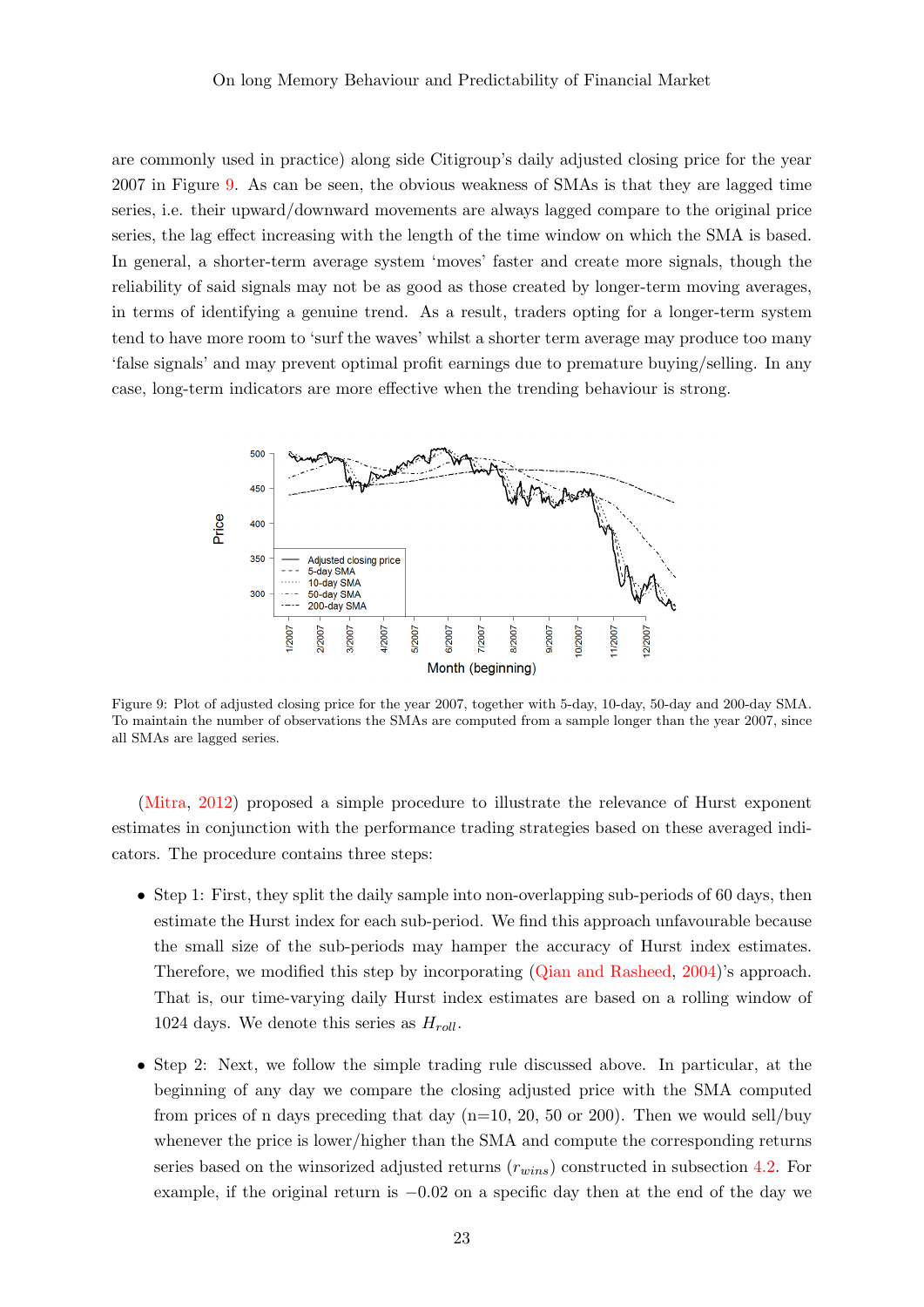will realize a return of 0.02 (or  $-0.02$ ) should we receive a sell (or buy) signal at the beginning of that day (based on information from the previous day's closing price). We repeat this step with the four SMAs representing short-term (5 days and 10 days), mid term (50 days) and long term (200 days) strategies. We denote these series as SMA5dret, SMA10dret, SMA50dret and SMA200dret, respectively.

• Step 3: The final step is to assess the cross-correlation between the Hurst estimates from step 1 and the corresponding returns obtained from each of the trend-following strategies described in step 2. We also need to exclude the first 1024 observations in each returns series when computing the correlation coefficients. Naturally the correlation should give us an idea of how well our long range dependence parameter reflects the trending behaviour of stock prices captured by strategies designed to capitalize on such behaviour.

In Table [4](#page-26-0) we report the cross-correlation coefficients between  $H_{roll}$  and the winsorized daily returns  $(r_{wins})$  and the four SMAs, in addition to corresponding statistics for the test of no significant correlation. In agreement with the findings of [\(Mitra,](#page-32-2) [2012\)](#page-32-2), the positive linear relationship clearly implies that the Hurst index can capture the trending characteristics of a financial time series. As we can see, the null hypothesis of no correlation can reasonably be rejected (at the 1% level) in three cases: SMA5dret, SMA10dret and SMA50dret, all of which exhibit a positive correlation coefficient. Because  $r_{wins}$  is not constructed from a trend-following rule, there is no evidence of significant correlation between this original returns series and  $H_{roll}$ . Interestingly, the longer the time window the SMA is based on, the weaker the linear relation, and the 200-day SMA returns show no correlation with  $H_{roll}$ . Overall we can conclude that the short term SMAs tend to provide more informative signals than longer term ones.

Additionally, we compute the average trading returns corresponding to the four intervals of Hurst index estimate mentioned earlier, i.e.  $(H < 0.48, 0.48 < H < 0.56, 0.56 < H < 0.64$  and  $H > 0.64$ ). As can be seen in Table [5,](#page-26-1) in general higher H values are associated with higher trading returns. Intuitively, the trend-following strategies work best when the trends are strong. In addition, the average returns obtained from such strategies are all higher than the average winsorized returns. All in all, this reconfirms the indicative value of the Hurst index.

When analysing the time-varying nature of the Hurst index series and its correlation with trading returns, we can spot a clear linkage to the most important implications of the "Adaptive Market Hypothesis" proposed by [\(Lo,](#page-31-0) [2004\)](#page-31-0). Specifically, although persistently profitable trading strategies are impractical, exploitable opportunities do exist from time to time, and certain strategies tend to succeed in certain environments. Though we have not explored further the profound underlying determinants of said environments (i.e. what really makes a strategy profitable, and why?), our evidence supports the view of a dynamic, evolutionary perspective of market efficiency, rather than the "inexorable trend towards higher efficiency predicted by the  $EMH"$  [\(Lo,](#page-31-0) [2004\)](#page-31-0).

In any case, the SMAs used in this study, as well as the rolling window chosen (1024 days) are merely illustrative and should be taken as reference only. It is possible that with other specifications we should obtain different interpretations. The implications from trading tech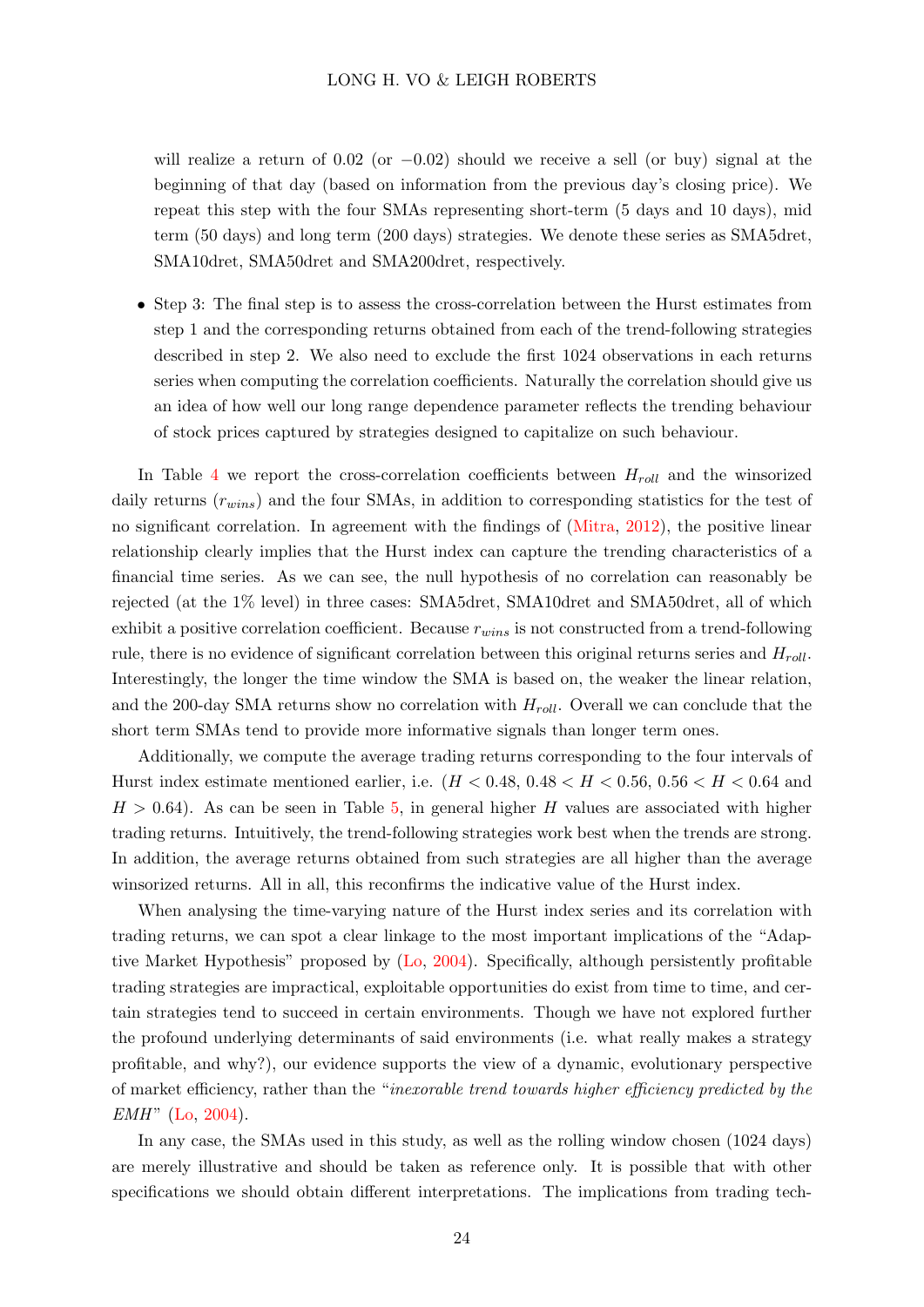niques based on other indicators (such as the EWMA) could also be important. In addition, the question of whether mean-reverting trading strategies perform better when the series exhibit mean-reverting behaviour remains open. Therefore, for possible future research, a more complete survey is desirable, to provide a better understanding of these intriguing observations.

The main finding in this subsection is that financial returns exhibit some predictability which may be revealed by its long term dependence structure. Adopting a different, but related approach, [\(Brock et al.,](#page-30-15) [1992\)](#page-30-15) and [\(Taylor,](#page-32-4) [2005\)](#page-32-4) examine the distributional properties of buy and sell returns (obtained from similar trading rules) and concluded that historical prices are informative about future returns as long as these distributions are different. Intuitively, the so-called trading rules dictate that investors hold more stocks when the recent expected returns (proxied by short-term SMAs) are higher than past expected returns (proxied by long-term SMAs). Therefore, "there is some predictability in the returns process whenever these expectations are fulfilled."  $((Taylor, 2005), p.159)$  $((Taylor, 2005), p.159)$  $((Taylor, 2005), p.159)$  $((Taylor, 2005), p.159)$  $((Taylor, 2005), p.159)$ .

<span id="page-26-0"></span>

| CCF of $H_{roll}$ and | $(a)$ $r_{wins}$ | (b<br>SMA5dret | (c)        | (d)        | (e)<br>SMA10dret SMA50dret SMA200dret |
|-----------------------|------------------|----------------|------------|------------|---------------------------------------|
| Coefficient           | $-0.0201$        | $0.1436**$     | $0.0847**$ | $0.0337**$ | 0.0093                                |
| $t$ -stat             | $-1.8226$        | 13.1484        | 7.7019     | 3.0550     | 0.8447                                |
| p-value               | 0.0684           | 0.0000         | 0.0000     | 0.0023     | 0.3983                                |

Table 4: Cross-correlation coefficients between the rolling Hurst index estimate series and different returns series, accompanied by corresponding statistical inference metrics. The null hypothesis is that the true (population) correlation coefficient is zero.

 $(**)$  indicates significance at the 1\% level.

<span id="page-26-1"></span>

|                 | Number of         | Average trading returns |          |           |           |                         |
|-----------------|-------------------|-------------------------|----------|-----------|-----------|-------------------------|
|                 | observa-<br>tions | $r_{wins}$              | SMA5dret | SMA10dret | SMA50dret | SMA <sub>200</sub> dret |
| H < 0.48        | 38                | 0.00304                 | 0.01511  | 0.01297   | 0.00597   | 0.00304                 |
| 0.48 < H < 0.56 | 4784              | 0.00062                 | 0.00896  | 0.00659   | 0.00307   | 0.00151                 |
| 0.56 < H < 0.64 | 3300              | $-0.00012$              | 0.01339  | 0.00925   | 0.00454   | 0.00221                 |
| H > 0.64        | 82                | 0.00459                 | 0.02366  | 0.01632   | 0.00425   | $-0.0016$               |
| Total           | 8204              | 0.00037                 | 0.01092  | 0.00779   | 0.00369   | 0.00177                 |

Table 5: Average trading returns corresponding to different values of the Hurst index estimates.

#### 5.3 A contrasting example with simulated data

From the previous study we can see that the cross-correlation between Hurst index estimates and trading returns are relatively weak, albeit statistically significant. To emphasize the importance of this finding, we consider similar correlation by replacing actual data with stock prices simulated by a geometric Brownian motion (gBm). To do this, we first use the actual data to estimate the parameters for this gBm process, then simulate a whole new sample with initial price equal to the first price observation in the actual sample. We expect to observe no significant correlation between the Hurst index estimated from the simulated returns series and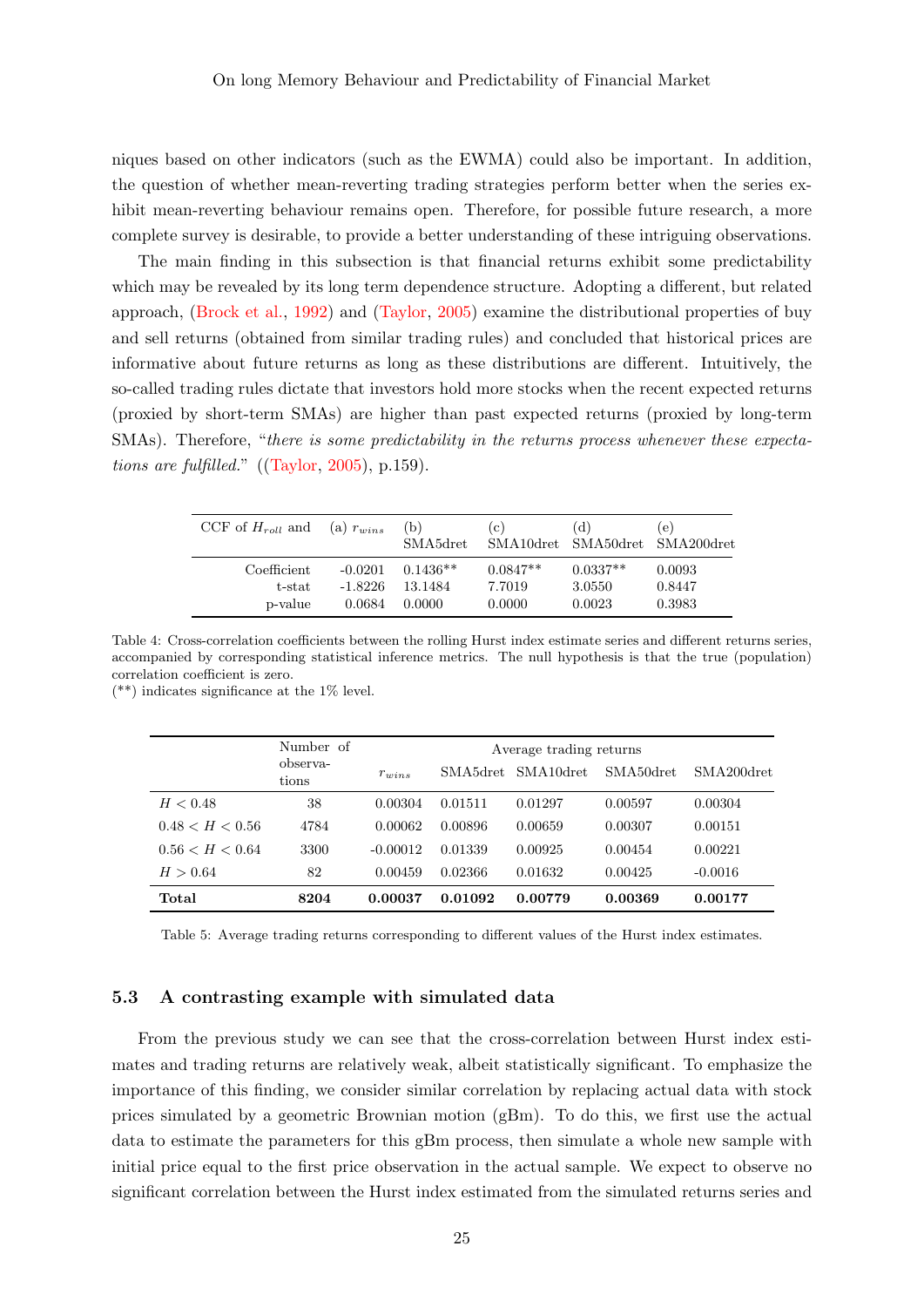the trading returns constructed from strategies applied to simulated price.

To begin, we assume daily stock price  $S_t$  follows a gBm:

<span id="page-27-2"></span><span id="page-27-0"></span>
$$
dS_t = \mu \ S_t dt + \sigma \ S_t dW_t
$$

where  $\mu_t$  and  $\sigma_t$  are the drift and volatility, respectively. W<sub>t</sub> is a Wiener process or standard Brownian motion. Itô's lemma shows that when stock price follows a gBm we have:

$$
\Delta \log S_t = \log S_{t+s} - \log S_t \sim N \left( \left[ \mu - \frac{1}{2} \sigma^2 \right] s, \sigma^2 s \right) \tag{7}
$$

Now we fit the following linear regression model to the (discrete time) actual data:

<span id="page-27-1"></span>
$$
\log S_{t_{n+1}} - \log S_{t_n} = \alpha + \epsilon_{n+1} \quad \text{with} \quad \epsilon_{n+1} \sim N(0, \phi^2)
$$
 (8)

so that we have

$$
\log S_{t_{n+1}} - \log S_{t_n} \sim N(\alpha, \phi^2)
$$
\n(9)

From expressions [7](#page-27-0) and [9](#page-27-1) we have the estimates of  $\alpha$  and  $\phi^2$  should satisfy:

$$
\hat{\alpha} = \left(\hat{\mu} - \frac{1}{2}\hat{\sigma}^2\right) \Delta t \text{ and } \hat{\phi}^2 = \hat{\sigma}^2 \Delta t \tag{10}
$$

where  $\hat{\mu}$  and  $\hat{\sigma}^2$  are the needed estimates of  $\mu$  and  $\sigma$ .  $\Delta t$  is the discrete time interval, which is set to 1/252, representing a working day.

Utilizing the settings discussed above, we proceed to simulate the gBm by the following four steps:

- From the actual (adjusted closing) price series, construct the variable  $X = \Delta \log S_{t_{n+1}}$
- Obtain the estimates of model [8](#page-27-2) as:

$$
\hat{\alpha} = E(X) = E(\alpha + \epsilon_{n+1}) = 0.00019 \; ; \; \hat{\phi}^2 = \text{Var}(X) = \text{Var}(\epsilon_{n+1}) = 0.000703
$$

• Compute the values:

$$
\hat{\mu} = \frac{2\hat{\alpha} + \hat{\phi}^2}{2\Delta t} = 0.1365 \; ; \; \hat{\sigma} = \frac{\hat{\phi}}{\sqrt{\Delta t}} = 0.4210
$$

• Simulate the gBm using the Euler approximation in discrete time:

$$
\log S_{t_{n+1}} = \log S_{t_n} + \hat{\mu}\Delta t + \hat{\sigma} Z_{n+1}\sqrt{\Delta t} \quad (n = 0, 1, 2, \dots)
$$

where  $Z_{n+1}$  are random numbers drawn from the standard normal distribution. Finally, we have a price series generated by the following model:

$$
S_{t_{n+1}} = S_{t_n} \exp \left( \hat{\mu} \Delta t + \hat{\sigma} Z_{n+1} \sqrt{\Delta t} \right) = S_{t_n} \exp \left( 0.1365 \times 1/252 + 0.4210 \times Z_{n+1} \sqrt{1/252} \right)
$$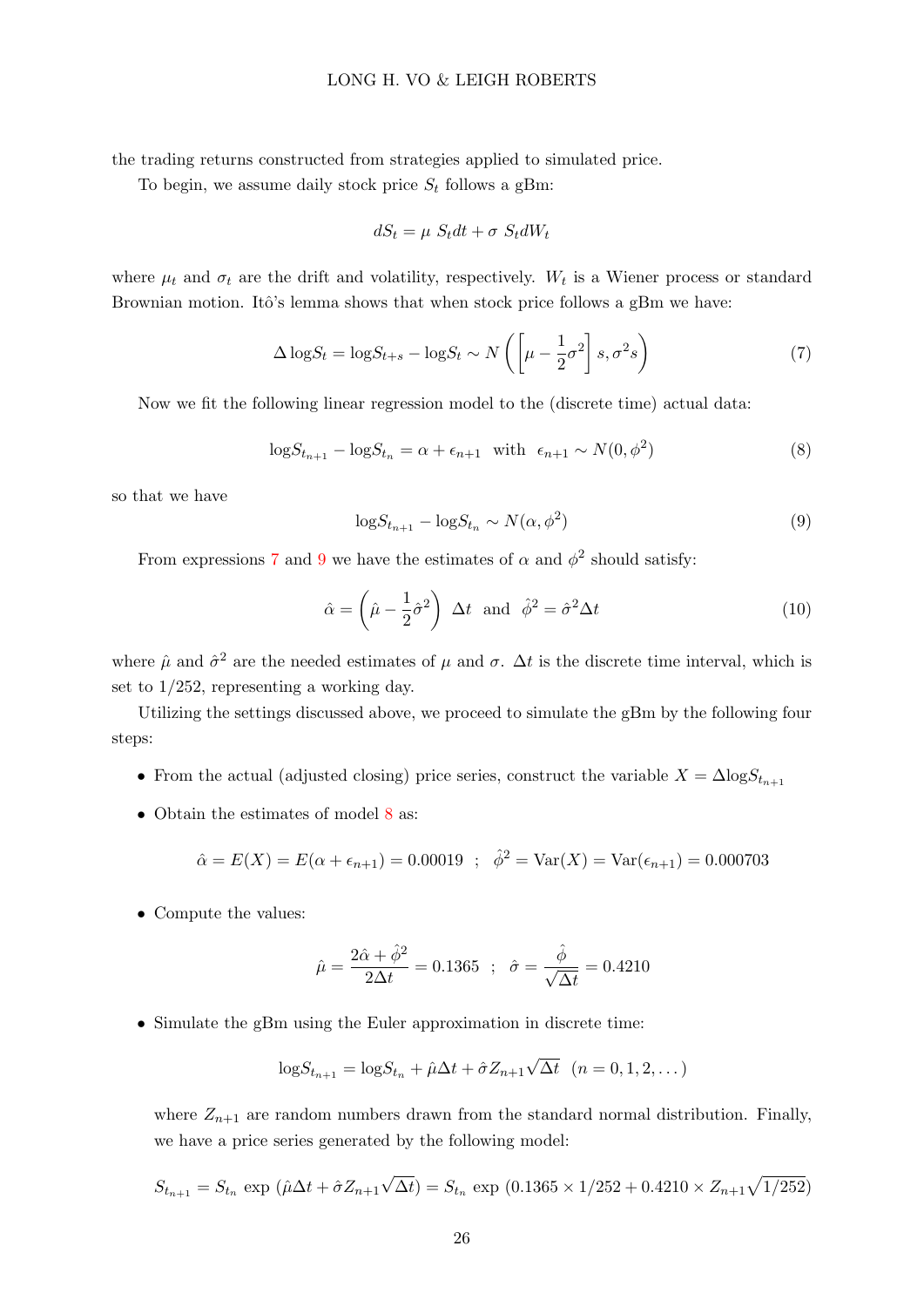By fixing a simulated price series as input, then reconstructing the winsorized returns series and repeating the procedures described in subsection [5.2.3,](#page-22-1) we find insignificant (and mostly negative) cross-correlations between the Hurst estimates and the trading returns obtained from different strategies. Results are reported in Table [6.](#page-28-1) This clearly indicates that the significant correlation we found in subsection [5.2.3,](#page-22-1) albeit weakly, is not spurious. Intuitively, modelling the returns process by the gBm may not be appropriate when the actual data exhibit (local) long-range dependence and/or predictability.

<span id="page-28-1"></span>

| CCF of $H_{roll}$ and (a) $r_{wins}$ |           | (b)     | $\left( \mathrm{c}\right)$<br>SMA5dret SMA10dret SMA50dret SMA200dret | (d)       | (e)       |
|--------------------------------------|-----------|---------|-----------------------------------------------------------------------|-----------|-----------|
| Coefficient                          | $-0.0057$ | 0.0048  | $-0.0013$                                                             | $-0.0007$ | $-0.0019$ |
| t-stat                               | $-0.5186$ | 0.4363  | $-0.1240$                                                             | $-0.0722$ | $-0.1801$ |
| p-value                              | 0.6041    | -0.6626 | 0.9013                                                                | 0.9424    | 0.8571    |

Table 6: For simulated stock prices following a gBm: cross-correlation coefficients between the rolling Hurst index estimate series and different returns series, accompanied by corresponding statistical inference metrics. The null hypothesis is that the true (population) correlation coefficient is zero.

## <span id="page-28-0"></span>6 Concluding remarks

Our primary contribution in this paper revolves around the estimation of the long-memory parameter of financial time series: in line with previous researchers (e.g. [\(Peters,](#page-32-1) [1996\)](#page-32-1)), in general we find a significant long-run dependency in volatility, with the Hurst index estimated to be in the vicinity of 0.7; while the returns series does not exhibit such behaviour, with a Hurst index estimate indistinguishable from 0.5. This reconfirms the market efficiency at an aggregate level, as returns follow a martingale and are generally independent, whereas volatility exhibits a certain degree of predictability (which also results in the clustering patterns observed).

However, when we examine our data from a local perspective, that is, via a rolling window of 4 years, we see that the long-run dependence behaviour of returns is not time-invariant. In fact, the daily Hurst index estimated from a rolling window of 4 years varies widely, being higher whenever returns' dependence increases. This is consistent with recent findings which emphasize the connection between the long-run dependence nature of financial time series, the trending behaviour of stock prices and the evolution of market efficiency ([\(Lo,](#page-31-0) [2004\)](#page-31-0), [\(Mitra,](#page-32-2) [2012\)](#page-32-2), [\(Hull and McGroarty,](#page-31-6) [2013\)](#page-31-6)).

Furthermore, the time-varying Hurst index series is positively correlated with the returns series obtained from trading strategies based on the relative position of the simple moving averages compared to actual stock price. As these strategies are designed to detect and capitalise on the short term 'trends' in the market, our result clearly implies that the Hurst index is a good indicator of such trending behaviour and may be of interest to stock traders seeking to improve their strategies. For example, traders may opt for trend-following rules (mean-reverting rules) with stocks exhibiting Hurst index higher (lower) than 0.5. All things considered, from a statistical viewpoint, these results might shed new light on the credibility of technical analysis.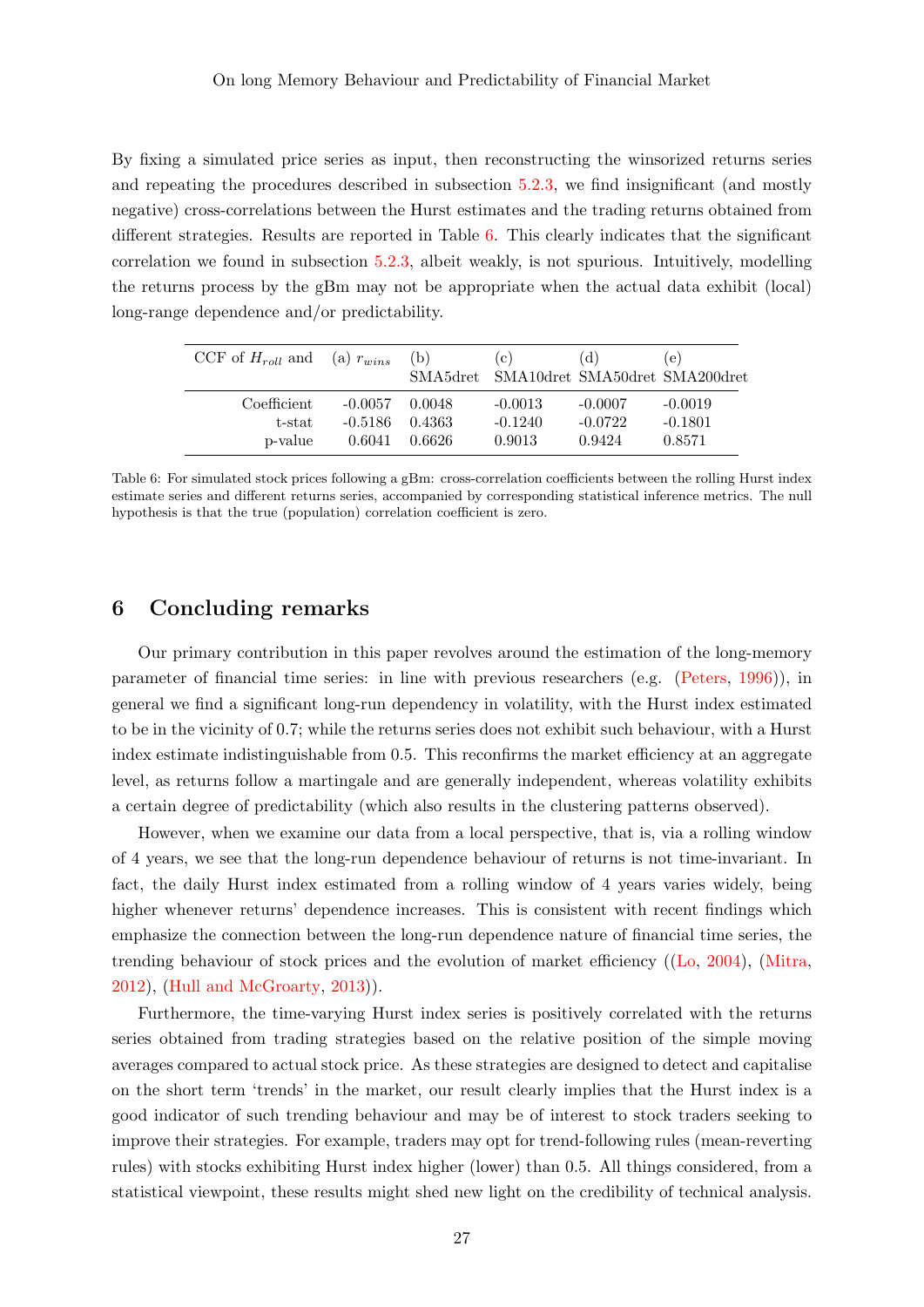As a final precaution, our study, for all intents and purposes, is designed to explore the volatility structure of only one company, Citigroup Inc., which, despite having a heavily traded stock reflecting important market fluctuations, may possess unique capital structure properties that affect our findings and make them biased. In addition, for many reasons the firm was highly impacted by the GFC, more than any other financial service company. This means our results may have limited general validity. On the other hand, the fact remains that it is the special position of Citigroup in the global finance system that provides us with a worthy candidate to study the inter-relationship between returns and volatility. To extend our paper's implications to a wider group, in the future, we could conduct event studies to focus on some particular periods that can be related to the company's financial structure, or we could study a group of companies that share Citigroup's intrinsic characteristics. Additionally, we could organize similar investigations on various indexes, from both developed and emerging markets, to draw more general conclusions.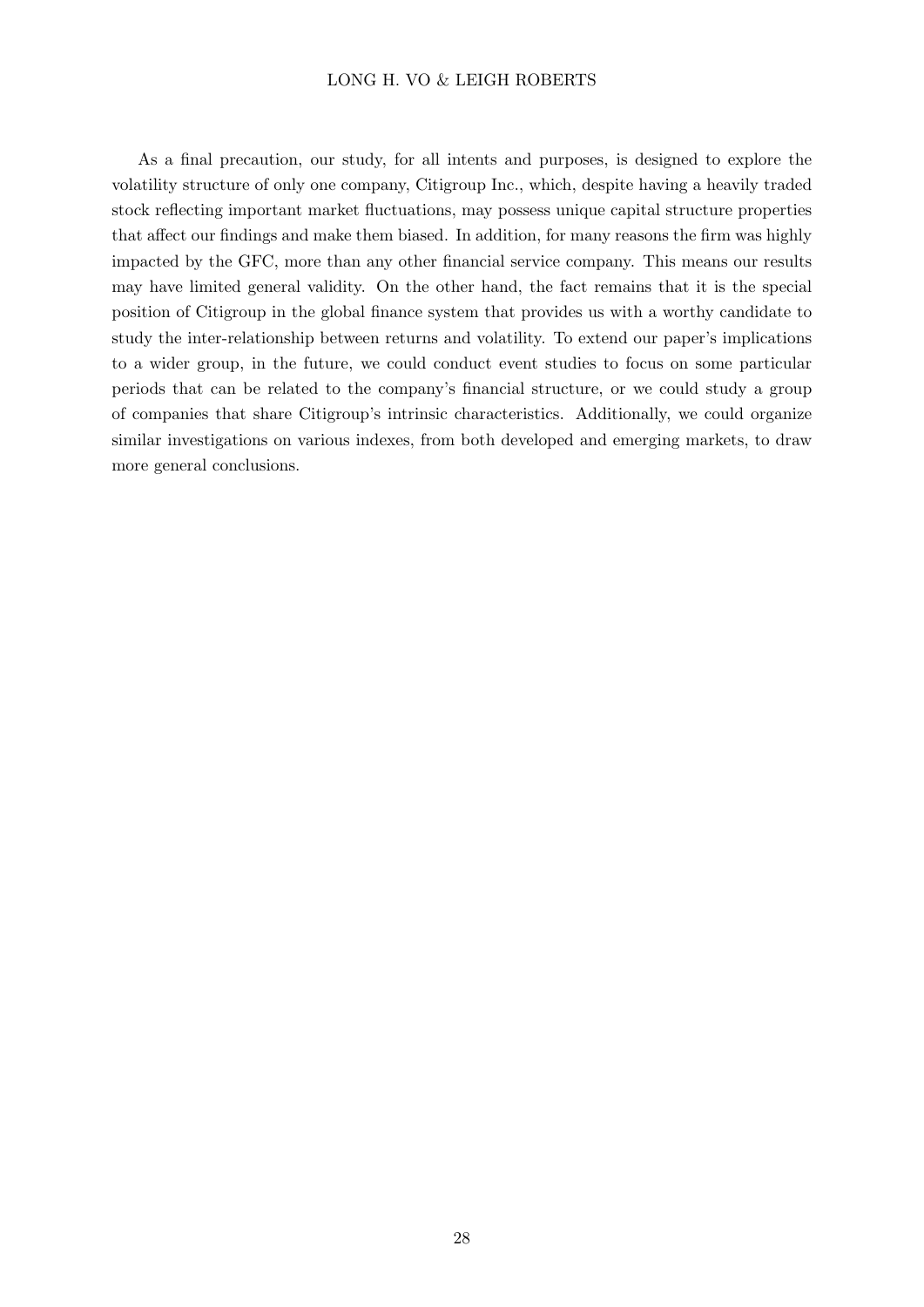## References

- <span id="page-30-4"></span>Andersen, T. G. and Bollerslev, T. (1997). Heterogeneous information arrivals and return volatility dynamics: Uncovering the long run in high frequency returns. Journal of Finance, 52(3):975–1005.
- <span id="page-30-7"></span>Beran, J. (1994). Statistics for long-memory processes, volume 61. Chapman & Hall, New York.
- <span id="page-30-9"></span>Bollerslev, T. and Wright, J. H. (2000). Semiparametric estimation of long-memory volatility dependencies: the role of high-frequency data. Journal of Econometrics, 98(1):81–106.
- <span id="page-30-15"></span>Brock, W., Lakonishok, J., and LeBaron, B. (1992). Simple technical trading rules and the stochastic properties of stock returns. The Journal of Finance, 47(5):pp. 1731–1764.
- <span id="page-30-12"></span>Brooks, C. (2002). Introductory Econometrics for Finance. Cambridge University Press, Cambridge, U.K.
- <span id="page-30-8"></span>Carmona, P. and Coutin, L. (1998). Fractional Brownian motion and the Markov property. Electronic Communications in Probability, 3.
- <span id="page-30-10"></span>Cavalcante, J. and Assaf, A. (2004). Long-range dependence in the returns and volatility of the Brazilian stock market. European Review of Economics and Finance, 3(4):5–22.
- <span id="page-30-11"></span>Chambers, J. (1983). Graphical methods for data analysis. Chapman & Hall statistics series. Wadsworth International Group.
- <span id="page-30-1"></span>Cont, R. (2005). Long range dependence in financial markets. In Fractals in Engineering, pages 159–179. Springer.
- <span id="page-30-6"></span>Cox, D. R. (1984). Long-range Dependence: a Review. Statistics: an appraisal, ( H.A. David and H.T. David, eds.). Iowa State University Press.
- <span id="page-30-13"></span>Dickey, D. A. and Fuller, W. A. (1979). Distributions of the estimators for autoregressive time series with a unit root. Journal of the American Statistical Association, 74(366):427–431.
- <span id="page-30-5"></span>Dieker, A. B. and Mandjes, M. (2003). On spectral simulation of fractional Brownian motion. Probability in the Engineering and Informational Sciences, 17(3):417–434.
- <span id="page-30-3"></span>Ding, Z., Granger, C. W. J., and Engle, R. F. (1993). A long memory property of stock market returns and a new model. Journal of Empirical Finance, 1(1):83–106.
- <span id="page-30-2"></span>Engle, R. F. and Patton, A. (2001). What good is a volatility model? Quantitative Finance, 1(2):237–245.
- <span id="page-30-0"></span>Fama, E. F. (1965). The Behavior of stock market prices. The Journal of Business, 38(1):34–105.
- <span id="page-30-14"></span>Fujii, E. (2002). Exchange rate and price adjustments in the aftermath of the Asian crisis. International Journal of Finance & Economics, 7(1):1–14.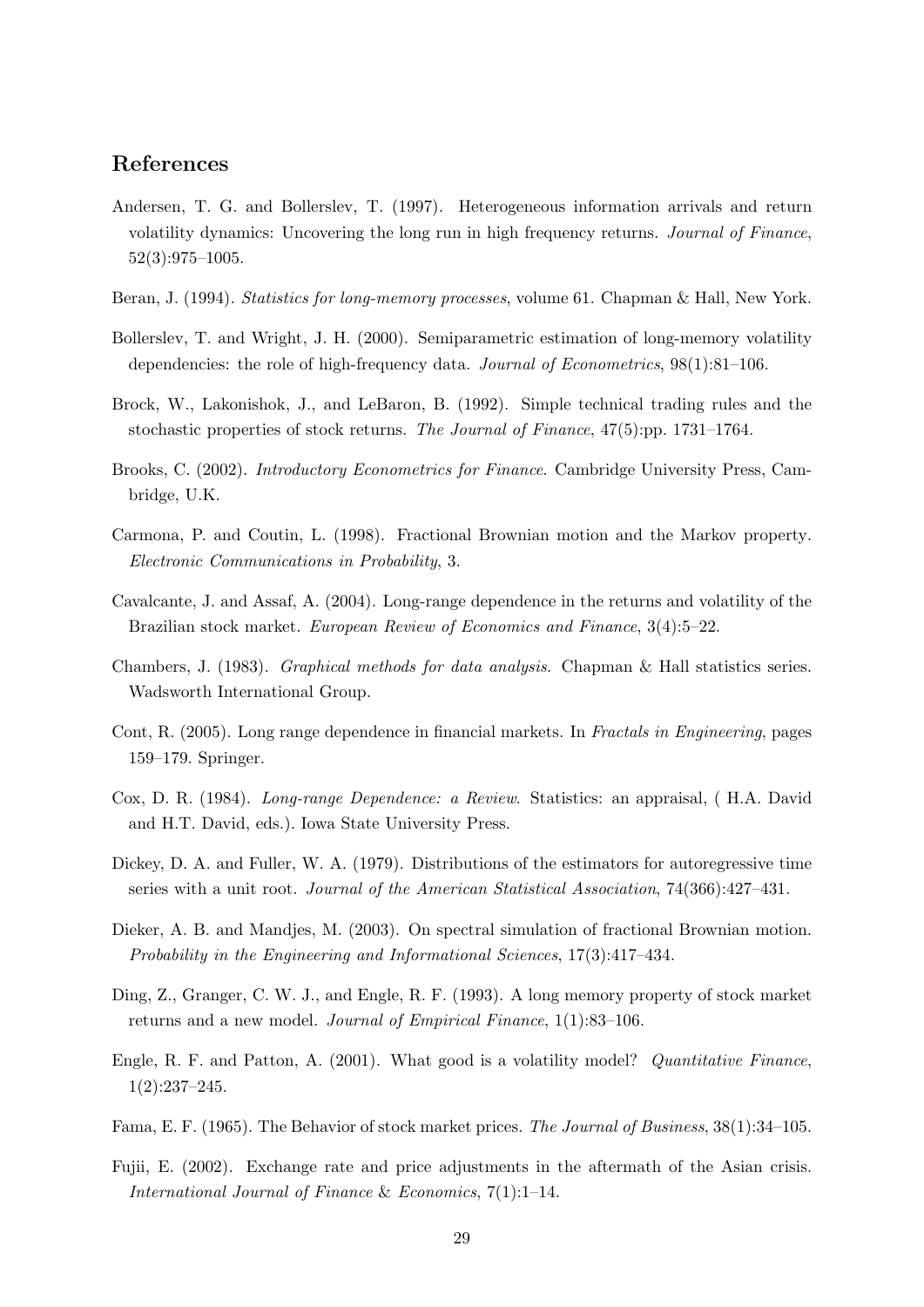- <span id="page-31-10"></span>Granger, C. W. J. and Joyeux, R. (1980). An introduction to long-memory time series models and fractional differencing. Journal of Time Series Analysis, 1(1):15–29.
- <span id="page-31-7"></span>Grossman, S. J. and Stiglitz, J. E. (1980). On the impossibility of informationally efficient markets. The American Economic Review, 70(3):393–408.
- <span id="page-31-14"></span>Hamilton, J. D. (1994). Time Series Analysis. Princeton University Press, Princeton, N.J.
- <span id="page-31-1"></span>Heyde, C. C. (2002). On modes of long-range dependence. Journal of Applied Probability, 39(4):882–888.
- <span id="page-31-11"></span>Hosking, J. R. M. (1981). Fractional differencing. Biometrika, 68(1):165–176.
- <span id="page-31-6"></span>Hull, M. and McGroarty, F. (2013). Do emerging markets become more efficient as they develop? Long-memory persistence in equity indices. Emerging Markets Review, 18:45–61.
- <span id="page-31-8"></span>Hurst, H. (1951). Long term storage capacity of reservoirs. Transaction of the American Society of Civil Engineer, 116:770–799.
- <span id="page-31-3"></span>Lo, A. W. (1991). Long-term memory in stock market prices. Econometrica, 59(5):1279–1313.
- <span id="page-31-0"></span>Lo, A. W. (2004). The adaptive markets hypothesis: Market efficiency from an evolutionary perspective. Journal of Portfolio Management, 30(5):15–29.
- <span id="page-31-5"></span>Lo, A. W. and MacKinlay, C. A. (1999). A Non-random Walk Down Wall Street. Princeton University Press, Princeton, NJ.
- <span id="page-31-15"></span>MacKinnon, J. G. (1994). Approximate asymptotic distribution functions for unit-root and cointegration tests. Journal of Business & Economic Statistics, 12(2):167–176.
- <span id="page-31-16"></span>Malliaropulos, D. and Priestley, R. (1999). Mean reversion in Southeast Asian stock markets. Journal of Empirical Finance, 6(4):355–384.
- <span id="page-31-12"></span>Mandelbrot, B. (1966). Forecasts of future prices, unbiased markets, and martingale models. Journal of Business, 39(S1):242–255.
- <span id="page-31-13"></span>Mandelbrot, B. (1972). Statistical methodology for nonperiodic cycles: from the covariance to R/S analysis. In Annals of Economic and Social Measurement, volume 1 of NBER Chapters, pages 259–290. National Bureau of Economic Research, Inc.
- <span id="page-31-9"></span>Mandelbrot, B. and Van Ness, J. W. (1968). Fractional Brownian motions, fractional noises and applications. SIAM Review, 10:422–437.
- <span id="page-31-4"></span>Mandelbrot, B. and Wallis, J. R. (1968). Noah, Joseph, and operational hydrology. Water Resources Research, 4(5):909–918.
- <span id="page-31-2"></span>Mandelbrot, B. (1971). A fast fractional Gaussian noise generator. Water Resources Research, 7(3):543–553.